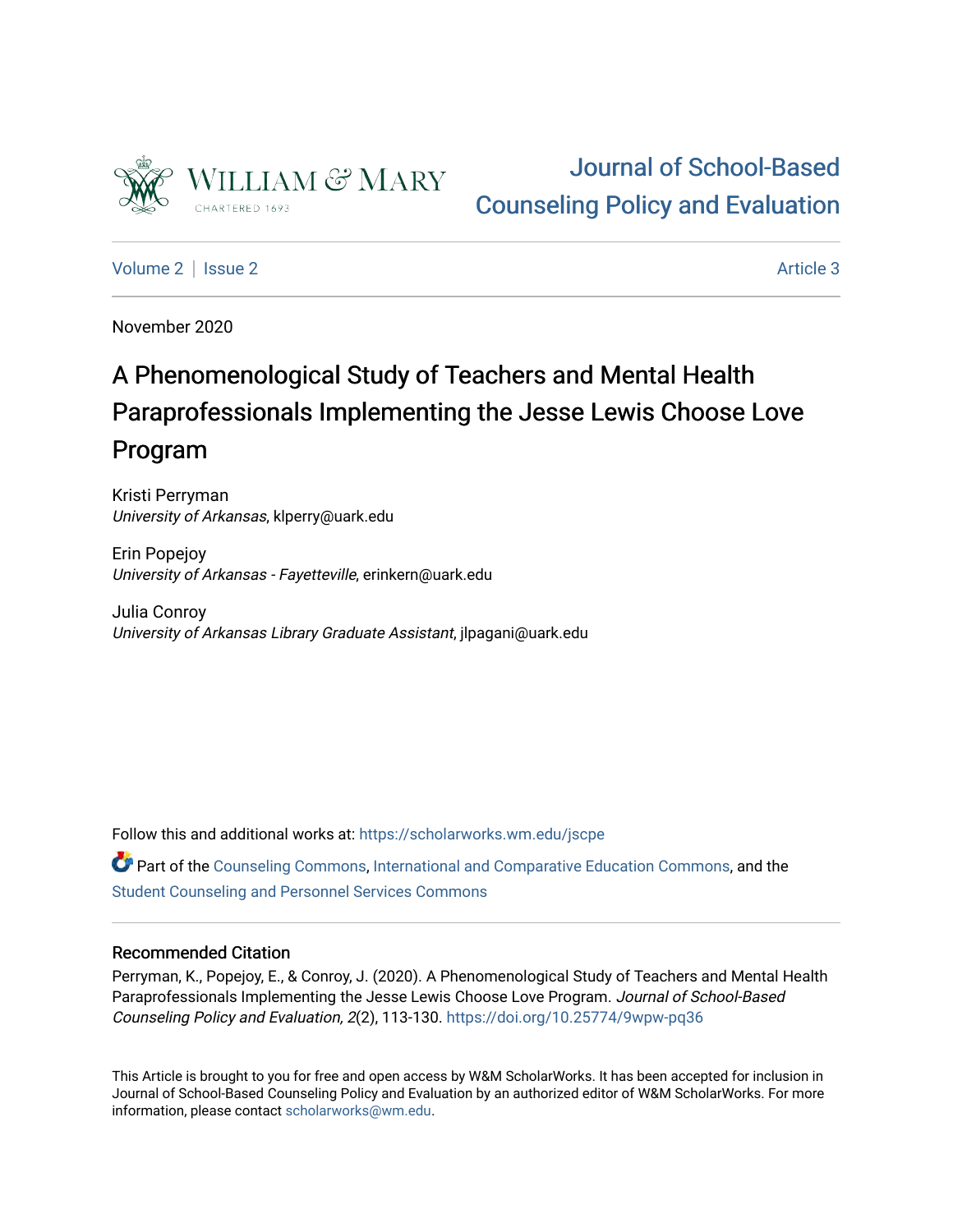# A Phenomenological Study of Teachers and Mental Health Paraprofessionals Implementing the Jesse Lewis Choose Love Program

Kristi L. Perryman, Erin Kern Popejoy, and Julia Conroy University of Arkansas

#### **Abstract**

This study examined the lived experience of teachers and mental health paraprofessionals implementing the Jesse Lewis Choose Love curriculum in an alternative school setting. Social emotional learning curriculum implementation within the unique structure of alternative schools is important to investigate in order to better understand the unique needs of those providing services to students in this setting. This study utilized open-ended written prompts and two focus groups with teachers and mental health paraprofessionals for 10 weeks of implementation of this social emotional learning program. Participants reported changes in students and themselves and an increase in group cohesion. Five identified themes included *change in students*, *change in staff*, *group cohesion*, *awareness of student needs*, and *existing stability;* all of which have implications for future social emotional learning curricula. Suggestions for best practices for SEL implementation are included.

*Keywords*: choose love, social emotional learning, alternative school, school counselor

Monitoring the mental health and quality of life in children across countries and cultures is becoming more of a focus in literature in order to provide them with the supports and resources needed for healthy functioning (Stevanovic et al., 2015; Vostanis, 2015). Mental health concerns in children are now viewed as prevalent in several countries (Kato et al., 2015). Within the United States, one in six children between the ages of two and eight has been diagnosed with a mental, behavioral, or developmental disorder (Center for Disease Control, 2013). At this rate, these disorders are among the most prevalent health issues impacting school-aged children in the United States today (Whitney & Peterson, 2019). Schools are assuming the responsibility of providing mental healthcare because of their accessibility to students (Hoagwood et al., 2007). Due to the high need for mental health services, school counselors are in a position to respond to these concerns through services and programs to provide the students with resources they need (Keys et al., 1998).

#### **Social-Emotional Learning Programs**

Social-emotional learning (SEL) programs are an example of interventions that can be implemented through classroom lessons and small groups in schools. Zins and Elias (2007) defined SEL as "the capacity to recognize and manage emotions, solve problems effectively, and establish positive relationships with others" (p. 234). SEL programs aim to teach skills to support successful interactions with peers, promote effective learning and cognitive skills, and encourage prosocial actions over aggressive behavior through self-regulation and relational skills (Collaborative for Academic, Social, and Emotional Learning [CASEL], 2019a; Jones et al., 2017). They equip students with the social and emotional awareness to function more adaptively. Implementation requires interdisciplinary collaboration between school psychologists, school counselors, and school social workers in the development of new programs designed to facilitate social and emotional learning (Clark & Breman, 2009; Maras et al., 2015). With the collaboration required for implementation, it is essential to explore and understand the experiences of the teachers and staff who administer these programs in the classroom.

 The implementation of these various programs has resulted in improvements in peer relationships and social competence (Raimundo et al., 2013). Improvements in social and emotional skills, attitudes, behavior, and academic performance have been measured in students after the implementation of SEL programs (Durlak et al., 2011). More specifically, SEL programs are shown to enhance aspects of executive functioning, including organization and task completion (Lemberger et al., 2018). These results indicate SEL programs are influential in promoting more adaptive functioning in students. In addition to intrapersonal change, research indicates these programs generate interpersonal change as well. DeLay et al. (2016) indicated the programs are likely to promote more diverse friendships among students as well as decrease bullying and other aggressive behavior (Escobar‐Chaves et al., 2002) since they offer "enhanced focus on educating students as whole people" (Zulkey, 2017, p. 26). Even one year after treatment, implementation of the programs was correlated with less aggressive fantasies in children, increased academic skills according to teacher reports, and improved reading achievement scores and school attendance (Jones et al., 2010). SEL thus appears to have a positive impact in many important areas for student welfare. According to Durlak et al. (2011), it is recommended that SEL curriculums are sequenced, active, focused, and explicit, or SAFE, to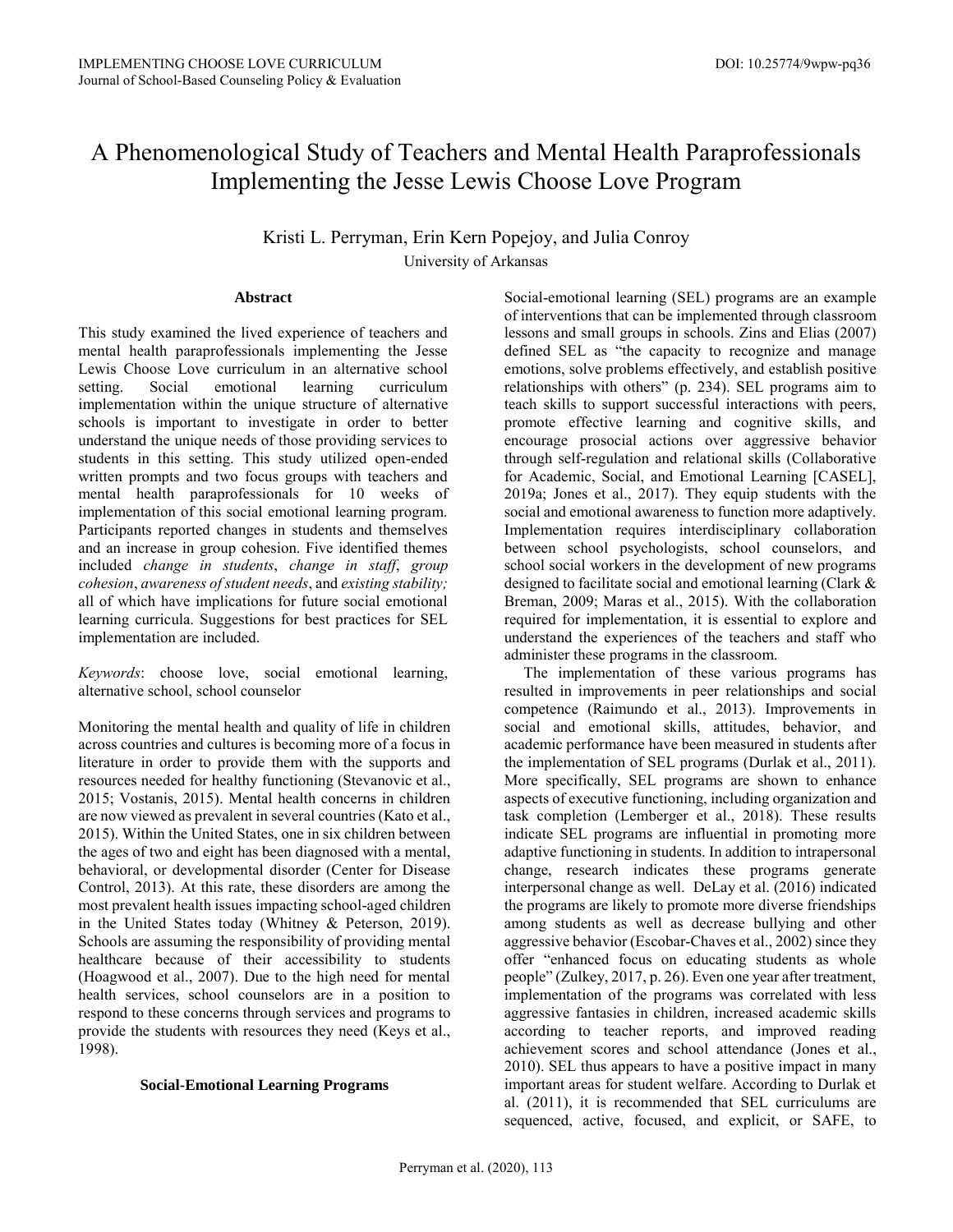maximize these results. Core components of evidence-based SEL programs include social skills, identification of feeling of self and others, and coping or relaxation techniques (Lawson et al., 2019).

 SEL programs have been utilized with diverse populations. Meta-analysis reveals SEL participants improve in social-emotional skills, attitudes, and indicators of well-being regardless of race or socioeconomic status (Raimundo et al., 2013; Taylor et al., 2017). Programs were found to be effective with various populations, including Portuguese students, at-risk youth, African American male students, and those identified as gifted who lacked in social awareness (Coelho et al. 2017; Graves et al., 2017; Larrier, 2017; Peterson, 2015). SEL programs are recommended for children diagnosed with autism, emotional behavior disorders, and ADHD (Berard et al., 2017; Daunic et al., 2013; Singh & Squires, 2014). Improvements have been studied in programs applied across a variety of ages (Yang & Bear, 2018). The social and emotional regulatory skills emphasized have been shown to benefit a wide range of children.

#### **SEL Program Implementation**

These benefits are only seen with careful consideration to implementation. SEL programs are frequently implemented school wide. According to Bowers et al. (2017), the leaders are frequently the school counselors who obtain administrative permission to implement SEL programming as they "are ideally positioned to infuse SEL values and practices in a school" (p. 7). Trained in social and emotional domains (Van Velsor, 2009), they infuse the lessons into the Deliver component of the American School Counselor Association (ASCA) National Model (2019). This component includes direct services in classroom instruction and small groups and indirect services through consultation and collaboration with teachers, parents, and administration (ASCA, 2019). Due to this role, the school counselor is most often the person introducing SEL programs to the school and may even conduct the training within their leadership role. With the counselor as the leader in SEL program implementation, some teachers may embrace it wholeheartedly into their curriculum and classroom management. Others may vary in their implementation of school wide program, using some of the SEL language, combine the program with existing ones, or choose to not implement it at all (Martinsone & Vilcina, 2017). It is thus vital that the school counselor understand the impact of implementing SEL programs from the perspective of teachers and paraprofessionals.

 Those with more teaching experience are more likely to see value in SEL programming (Van Huynh et al., 2018). Teachers' reported comfort level with the material determined their confidence in program receptiveness from their students (Collie et al., 2012). Teachers with lower stress and higher job satisfaction are more likely to have more support for and comfort with SEL program material (Collie et al., 2015), suggesting that teachers develop their own social and emotional abilities to implement programming. The social and emotional competence of teachers impact their implementation of SEL programs as teachers report improvements between themselves as faculty and with their students (Martinsone & Vilcina, 2017; Zinsser et al., 2015). Slaten et al. (2015) recommended programs be applied with cultural competence, in authentic relationship with students, and in a collaborative environment after investigation into teacher experience and reported improvements in student and staff dynamics. While literature explores the impact of SEL programming on teachers, an understanding of how other staff in schools, such as paraprofessionals or teaching assistants, experience the implementation is less understood. It is also essential for all classroom staff to develop a comprehensive understanding of effective curriculum application strategies to promote the consistent implementation of SEL programming in schools (Anderson et al., 2015). Understanding how teachers and other staff are impacted by their application of the curriculum provides direction for how to do so more effectively. Additionally, this understanding offers support for policy change to develop best practices to maximize student benefit. Currently, the research is lacking in regard to SEL implementation by paraprofessionals.

## **Alternative School Settings**

Alternative schools are ideal settings to study this more comprehensive impact of SEL programming because there are typically better staffed to provide students with the support they need as compared to more traditional schools (Deeds & DePaoli, 2018). These academic settings are typically attended by students who can greatly benefit from SEL programming. Alternative schools target "students who have already disconnected from school" (Deeds & DePaoli, 2018, p. 3) mentally and socially. They facilitate nontraditional education with the goals of integrating students back into a more typical student body. While there has been limited research conducted in alternative school settings, existing studies indicate SEL programming is also effective in these environments. While some alternative schools have school counselors to provide this instruction, many do not (O'Brien & Curry, 2009). An educational intervention focusing on forgiveness was correlated with increases in forgiveness and hope within alternative school students (Freedman, 2018). SEL programs have been shown to increase student independence within alternative school settings through their emphasis on social responsibility (Slaten et al., 2015; Szlyk, 2018) and increases perceived employability according to teachers (Perzigian, 2018). Studies outside of the United States indicate SEL programs are also effective in their capacity to increase students' engagement attending alternative schools (Fish, 2017; McCallops et al., 2019).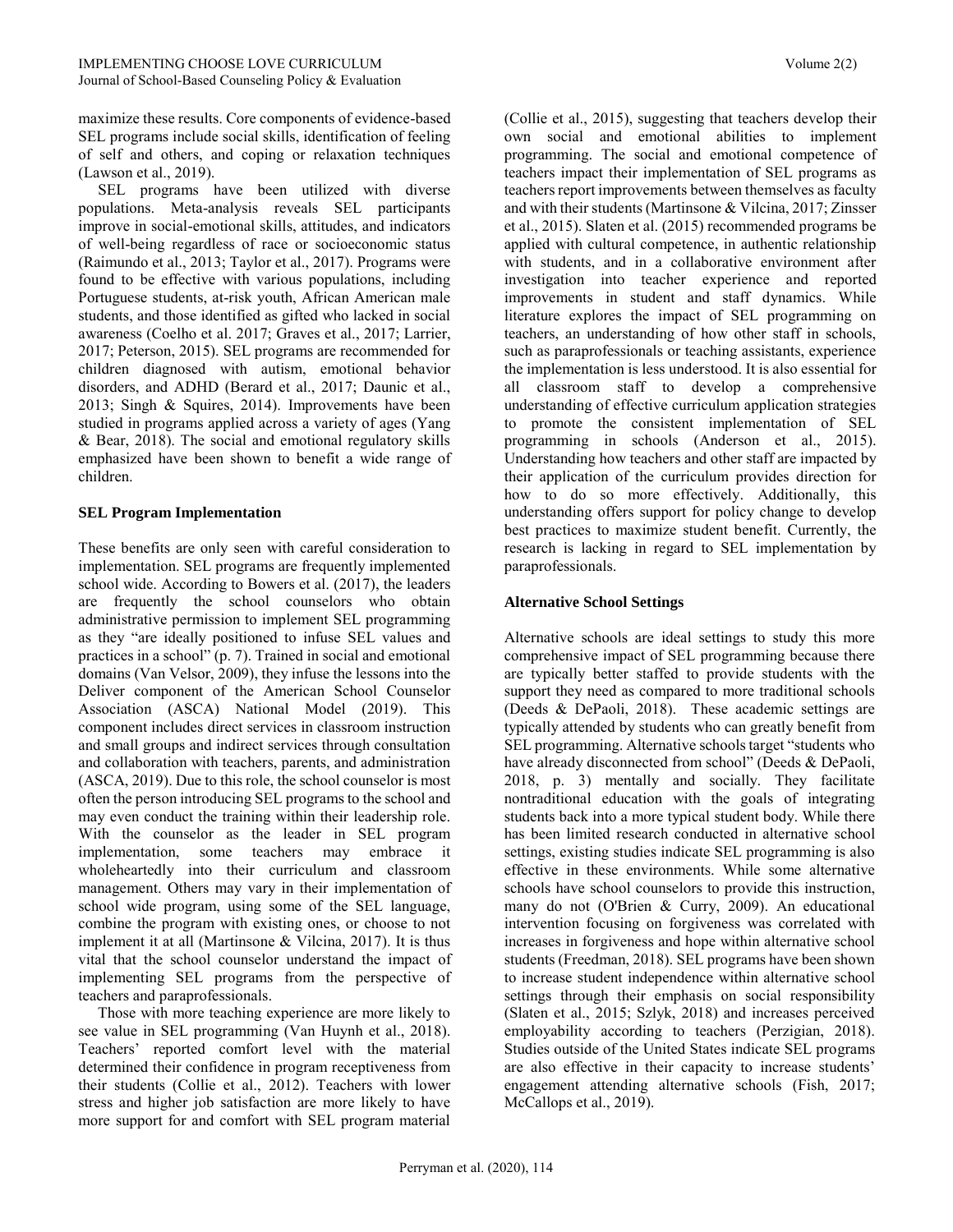An estimated 500,000 students are enrolled in alternative schools in the United States (National Center for Educational Statistics, 2014). Therapeutic day treatment (TDT) programs are considered alternative school settings and "provide services to help children improve behaviors, strengthen relationships, and enhance emotional well-being" (Richmond Behavioral Health Authority, 2019, para. 2). For many years, TDT programs have offered more intensive psychosocial attention for children with emotional or behavioral issues that are unable to thrive in a traditional educational setting (Nyre et al., 2003). These issues often include aggression, hyperactivity, defiance, social isolation, anxiety, and developmental delays, which prevent children from benefitting from a typical school setting (Banerjee  $\&$ Castro, 2005). To offer a move supportive environment for these students, TDT staff receive additional training on child development and biopsychosocial issues (Banerjee & Castro, 2005). With this additional training, there is typically a greater emphasis on social-emotional interventions rather than purely academic to provide more holistic care for students (Banerjee & Castro, 2005). These interventions can include modeling, positive reinforcement, and play therapy sessions as well as classroom instruction (Banerjee & Castro, 2005). SEL curriculum offers an effective form of classroom instruction for TDT staff to meet the unique needs of their students.

#### **Jesse Lewis Choose Love Movement**

The Jesse Lewis Choose Love Movement (JLCLM) is an SEL program with increasing popularity in schools. It was created by Scarlet Lewis to commemorate her son, Jesse Lewis, who died in the Sandy Hook school shooting in Newtown, Connecticut in 2012 (JLCLM, 2020), and is based on the idea of infusing love into classrooms to develop loving habits that will last a lifetime (JLCLM, 2020). The Choose Love Movement aims to nurture the values of courage, gratitude, forgiveness, and compassion in action. A curriculum was developed to focus on the character values for grades pre-K to  $12<sup>th</sup>$ .

 Each unit contains four to six lessons with an educator guide and includes the following: a list of student objectives, educator preparation, focused awareness, discussion, an activity, and transfer of learning. Lessons incorporate the use of mindful relaxation, diaphragmatic breathing, and reflection for the purpose of teaching students to increase their awareness of emotions, regulate their feelings in the moment, and manage their feelings when appropriate. The program aims to instill in students, the ability to understand and manage emotions, set and achieve positive goals, feel and show empathy and compassion for others, establish and maintain positive relationships, and make responsible decisions. The lessons are developed in a way that they can be selected at the teachers' discretion and have step by step, easy to use directions. The teacher can use their own professional judgement to incorporate all lessons or the ones that best fit their students' needs. The lessons offer standards to align with the Common Core State Standards as well as with ASCA Mindsets and Behaviors for Student success (JLCLM, 2020).

 The program is provided online and free of charge for educators and parents in order to equip students to develop their emotional and relational capacities in order to help them engage more effectively in an academic environment (JLCLM, 2020). The program material has been downloaded more than 40,000 times by educators in more than 85 countries, with an estimated 1,718,000 students receiving lessons (JLCLM, 2020). While it has been implemented broadly, research into effective implementation strategies has not been conducted and thus is greatly needed to demonstrate its ability to generate change and establish it as an evidence based treatment. However, the aforementioned success of other SEL programs imply it would be successful in developing social and emotional learning within students (DeLay et al., 2016; Durlak et al., 2011; Raimundo et al., 2013). In order to determine this success, researchers sought to explore the implementors' perspective by asking, "What is the lived experience of teachers and mental health paraprofessionals (MHPPs) implementing the Choose Love curriculum at a therapeutic day treatment school?" This information serves to inform MHPPs and teachers who are on the frontlines of program implementation. These findings can extend to school counselors about how to best implement SEL programs in their respective school settings to fulfill the Deliver component of the ASCA National Model (2019) by providing direct services to students in classroom lessons or small groups or offering indirect services, such as training teachers.

#### **Method**

Phenomenological design is utilized when research goals call for a deep understanding of a particular shared experience or phenomena. In this type of study, researchers reduce the participants' experiences to a core meaning or essence (Moustakas, 1994). The researchers chose to utilize transcendental phenomenology specifically, which includes a systematic analysis of data and requires researchers to abandon previously held assumptions about the experience being studied (Moustakas, 1994). Instead, the perception of the participants is considered the "primary source of knowledge" (Moustakas, 1994, p. 52), which is then reduced to a core meaning or essence of the experience. The researchers of this study sought to understand the lived experience of faculty and staff implementing the Choose Love curriculum daily over the course of 10 weeks at two therapeutic day treatment (TDT) school campuses in the southern United States.

 The objective of this research was to gain a deep understanding of the teachers and mental health paraprofessional (MHPP) experience who implemented the curriculum and draw potential conclusions for future SEL implementation. MHPPs were included in this study because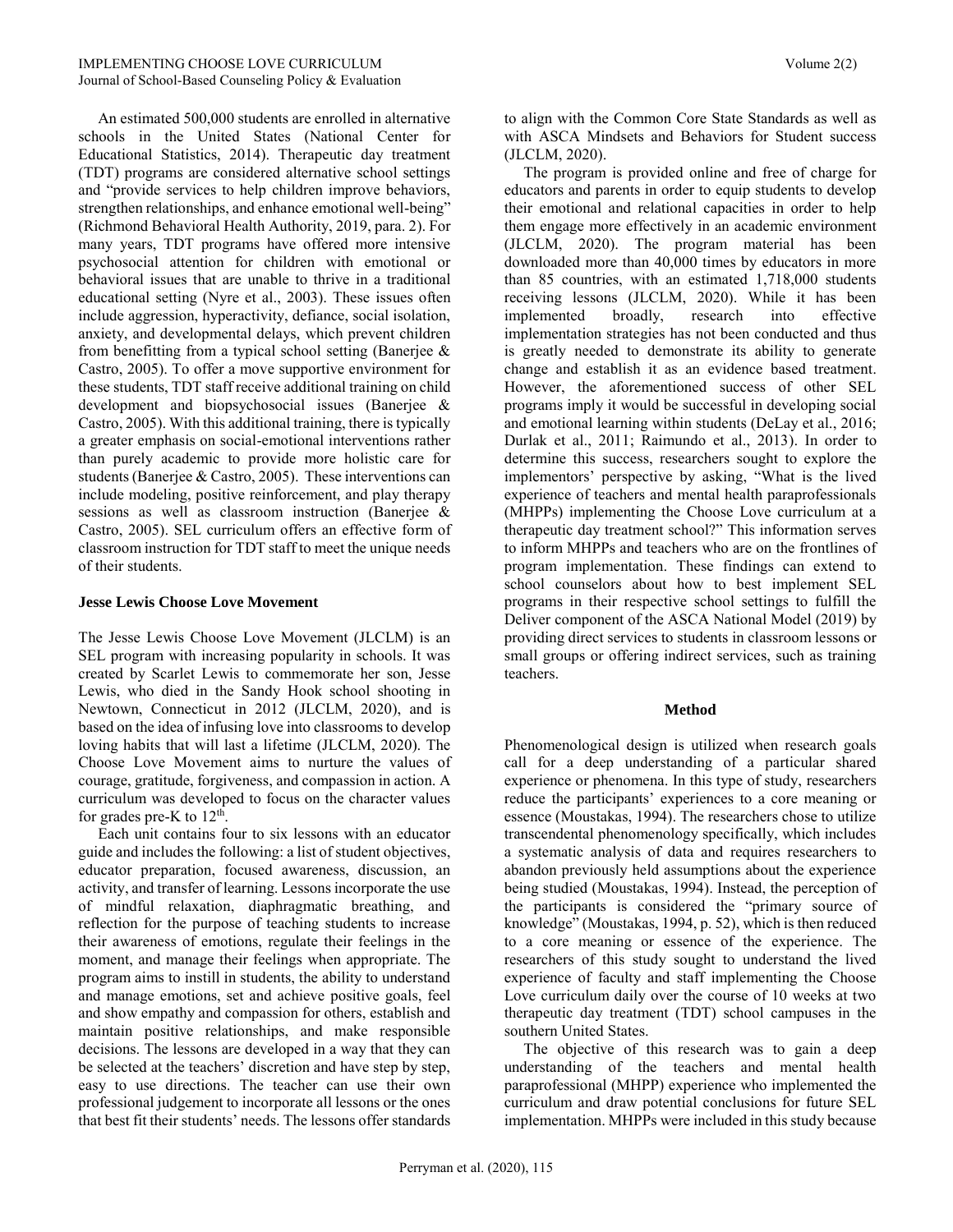they spend the most time with the students, meeting with them individually, in small groups, and in the classroom along with the teacher. Studies of SEL program implementation including MHPPs have also not been conducted up to this point. This objective can best be achieved through qualitative analysis of their experience that will provide a richer understanding of the impact of the Choose Love curriculum and potential insight into effective SEL program implementation.

#### **Curriculum and Training**

Prior to beginning this study, the Choose Love curriculum was extensively reviewed to select and create the needed lessons. The elementary curriculum included 17 lessons per grade. In order to implement the lessons daily for 10 weeks, a total of 50 lessons were needed. Therefore, 33 additional age appropriate mindfulness lessons were selected by the primary researcher, who is a counselor educator and former elementary counselor, to align with the foundational topics in the Choose Love curriculum. These mindfulness lessons were integrated with the established curriculum by implementing them on alternating days. The original Choose Love secondary curriculum contained more lessons than the 50 needed for junior high and high school. To address this excess, specific lessons were selected by a counselor educator, who is a former high school counselor, for daily implementation over the 10-week duration of this study.

 TDT faculty and staff at both campus locations received a two-hour training from Scarlett Lewis, founder of the Jesse Lewis Choose Love Movement, as a part of their professional development in-service training as they sought to incorporate a SEL program into their school. The purpose of the training was to introduce the teachers and MHPPs to the program and to show them how to access and utilize the lessons. Prior to this training, other SEL programs had been implemented in the TDT at varying degrees. Due to the receptiveness of faculty and staff to the initial training, administration agreed that Choose Love would be a good choice for an SEL program as teachers and MHPPs expressed confidence in its potential impact, increasing the likelihood of their investment and adherence to the program. Due to the schools' previous experiences with SEL programs and the simplistic nature of JLCLM with step by step directions and daily lessons prepared, the additional training was completed in two hours.

 Upon IRB approval, and one week prior to beginning the study, the counselor educator faculty provided an additional one-hour training at each site to review the curriculum, disperse the lessons, discuss the purpose of the research, and gain informed consent. Both faculty members were former school counselors who had experience implementing SEL curricula in schools and were knowledgeable about SEL programs. Each classroom teacher and MHPP received a drive that contained all the lessons as well as lists of needed materials for their specific age group. The research site had no school counselors to implement the program but did have

MHPPs who conduct lessons in the classroom. Both TDT teaching faculty and MHPPs, along with site directors, were trained together to promote cohesion in understanding. MHPPs provided the lessons directly to the students, and the classroom teachers were encouraged to utilize the language in their daily classroom activities to facilitate integration of the language and concepts into daily interactions. After completing the training, teachers and MHPPs were given a jump drive with the lesson for each day and a list of needed materials (markers, paper, etc.) according to their grade level.

## **Participants and Sampling**

Criterion sampling was utilized to determine appropriate participant selection based on eligibility criteria. The primary criteria for selection was based on participants' employment as an instructor (either a teacher or MHPP) at a TDT facility that identified as having the potential to benefit from an SEL curriculum in the southern United States. Two TDT campuses were identified as meeting these criteria. This study included a total of 51 participants; 29 participants from Campus One and 22 from Campus Two. Campus One had 21 MHPPs and eight teachers, and Campus Two included 16 MHPPs and six teachers. All participants were using some combination of conscious discipline, level systems, point systems, or a token economy within their classrooms prior to the implementation of the Choose Lose curriculum. Phenomenological studies have been known to range in sample size from 1 to over 300 (Creswell & Poth, 2018). While some researchers may consider 51 to be a larger sample, it was important to the researchers to include all willing participants from both campuses in order to gain a full understanding of the experience. Additionally, because participants were interviewed through focus groups rather than individual interviews, the larger sample allowed for saturation of data. Demographic information was not collected from participants, beyond their status as an MHPP or teacher within the TDT.

# **Researcher Reflexivity and Bracketing**

When conducting qualitative research, the investigators must position themselves within the context of the research and address personal culture and life experience around the phenomena studied. Additionally, they must bracket information or beliefs that may impose bias on the findings (Etherington, 2004; Moustakas, 1994). The goal of this research was to arrive at an accurate and detailed description of the lived experience of the participants, not an interpretation based on personal opinion. Self-reflection on the part of the researchers, as well as acknowledgement of the subjective nature of qualitative research (Patton, 2015), is crucial to this process. This bracketing, or epoche, is considered the first step in phenomenological reduction (Creswell & Poth, 2018; Moustakas, 1994). In this study,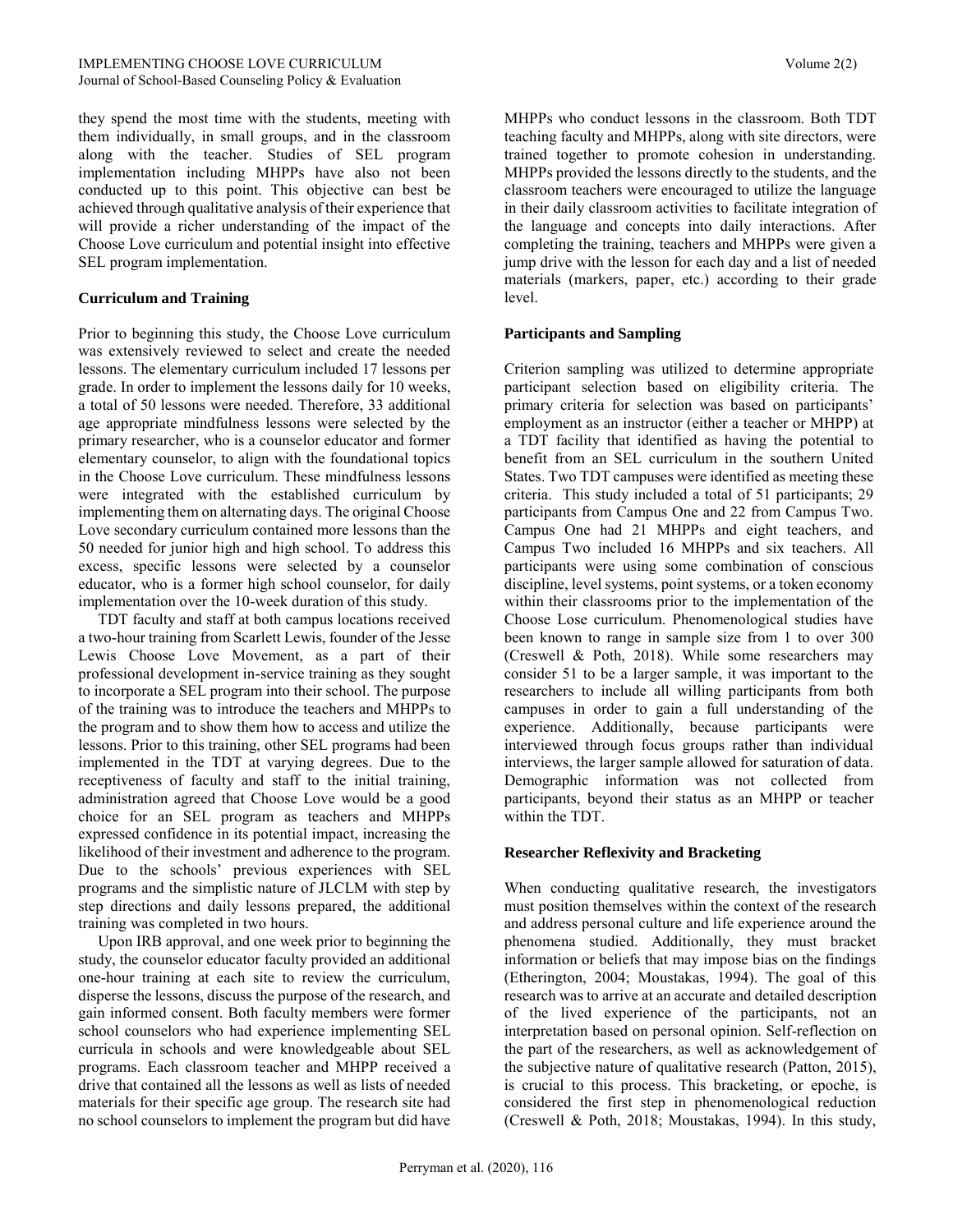one researcher was a former elementary counselor who is experienced in teaching social emotional concepts. Both researchers were licensed professional counselors, experienced in working with at-risk youth. Both researchers have utilized SEL with clients and students and have seen beneficial results from this type of curriculum. However, it was important that the researchers did not assume everyone has had or will have this same experience. Researchers used established methods of trustworthiness, such as triangulation, prolonged and persistent engagement, member checking, and peer debriefing, to ensure personal assumptions and opinions were not imposed on the data (Lincoln & Guba, 1985).

#### **Establishing Trustworthiness**

Measures of trustworthiness, including credibility, transferability, dependability, and confirmability were established through a variety of methods set forth by Lincoln and Guba (1985), Ravitch and Carl (2016), Shenton (2004), and Kornbluh (2015). Credibility was addressed through methods of triangulation, thick description of methods and participant experience, multiple data coders, dialogic engagement, and structured reflexivity (Ravitch & Carl, 2016). Data was triangulated through multiple focus groups, member checking, and consideration of the existing literature regarding the JCLM and SEL program implementation in comparison to findings. Additionally, credibility was gained from prolonged and persistent engagement in the field, researcher memos and debriefing, and member checks (Shenton, 2004). The primary researcher for this study met with participants at Campus One four times over the course of 12 weeks and three times with participants from Campus Two over the course of 12 weeks. Further, there was frequent email communication to answer questions regarding lessons and to obtain written qualitative response information.

 Transferability was achieved through rich descriptions of participants' experiences, thorough documentation of the data collection, data analysis process, and a clear framework of researcher reflexivity, assumptions, and biases all ensured research credibility (Kornbluh, 2015). Dependability was addressed through rich descriptions of participant experiences, peer debriefing, member checking, and an audit trail. Confirmability was addressed through data triangulation, member checking, the use of a peer debriefer, and consistent researcher reflexivity. Peer debriefing was utilized as the researchers discussed their experiences and perceptions, investigated appropriateness of research design, recognized researcher bias, and considered alternative interpretations as the researcher begins data analysis (Shenton, 2004). Researchers processed these experiences with one another and with the peer debriefer who viewed focus group videos. Researcher memos were also used to prepare for these debriefing interactions as well as for the member checks. This is the final criterion for establishing trustworthiness and helped to strengthen dependability and

confirmability by ensuring the congruence of the experience and the thematic analysis (Shenton, 2004).

#### **Data Collection**

Collected data included written responses (gathered through open prompts) and two focus groups, for the purpose of prolonged engagement with participants. The second focus group also served as a member check for participants to be sure that the researchers were interpreting their experiences accurately. The written qualitative response prompts regarding current classroom climate and anticipated benefits and challenges of implementing the curriculum were completed by all teachers and MHPPs anonymously at both campuses, to ensure honesty, after receiving the Choose Love training. Questions were designed to be open-ended to encourage rich and detailed descriptions from participants (Wholey et al., 1994). The seven prompts focused on current classroom dynamics and can be found in Appendix A.

 After the written responses to the prompts were completed, MHPPs began implementing the curriculum with the students. University counseling faculty conducted a semi-structured focus group during week five, which was the halfway point of the study, at both locations to evaluate teacher and MHPP perceptions of the program and offer needed supports. Questions were intentionally open-ended to encourage rich responses. These six items highlighted classroom impact by asking questions as well as personal emphasis and can be found in Appendix B. This focus group was video-recorded for the purpose of later data analysis.

 Finally, the university counseling faculty returned after week 10 for a second focus group with Campus One. This final focus group served, in part, as a member check to ensure teachers and staff were being accurately represented in the interpretations by the researchers and in the themes emerging from the data. This focus group was also videorecorded for the purpose of later data analysis. This final focus group was not conducted at Campus Two. Shortly after the first focus group with Campus Two, it became apparent that the participants were not implementing the curriculum due to other external issues. Campus Two was a newly established TDT campus, and participants appeared to feel understaffed and overwhelmed by the students, causing them to abandon much of the JLCLM curriculum after the first half of the study. This lack of implementation was verified by the program director. Consequently, the researchers and site director decided it would not be beneficial to conduct a final focus group. However, reported findings do include data from the written responses and initial focus groups with both Campus One and Campus Two, and the final focus group with Campus One.

 Questions during the final focus group incorporated data from the previous data collection by asking for updates in identified areas for desired change within the classroom, reported changes in classroom dynamic and management styles, and fulfillment of expected benefits and challenges in curriculum implementation. Identified themes from the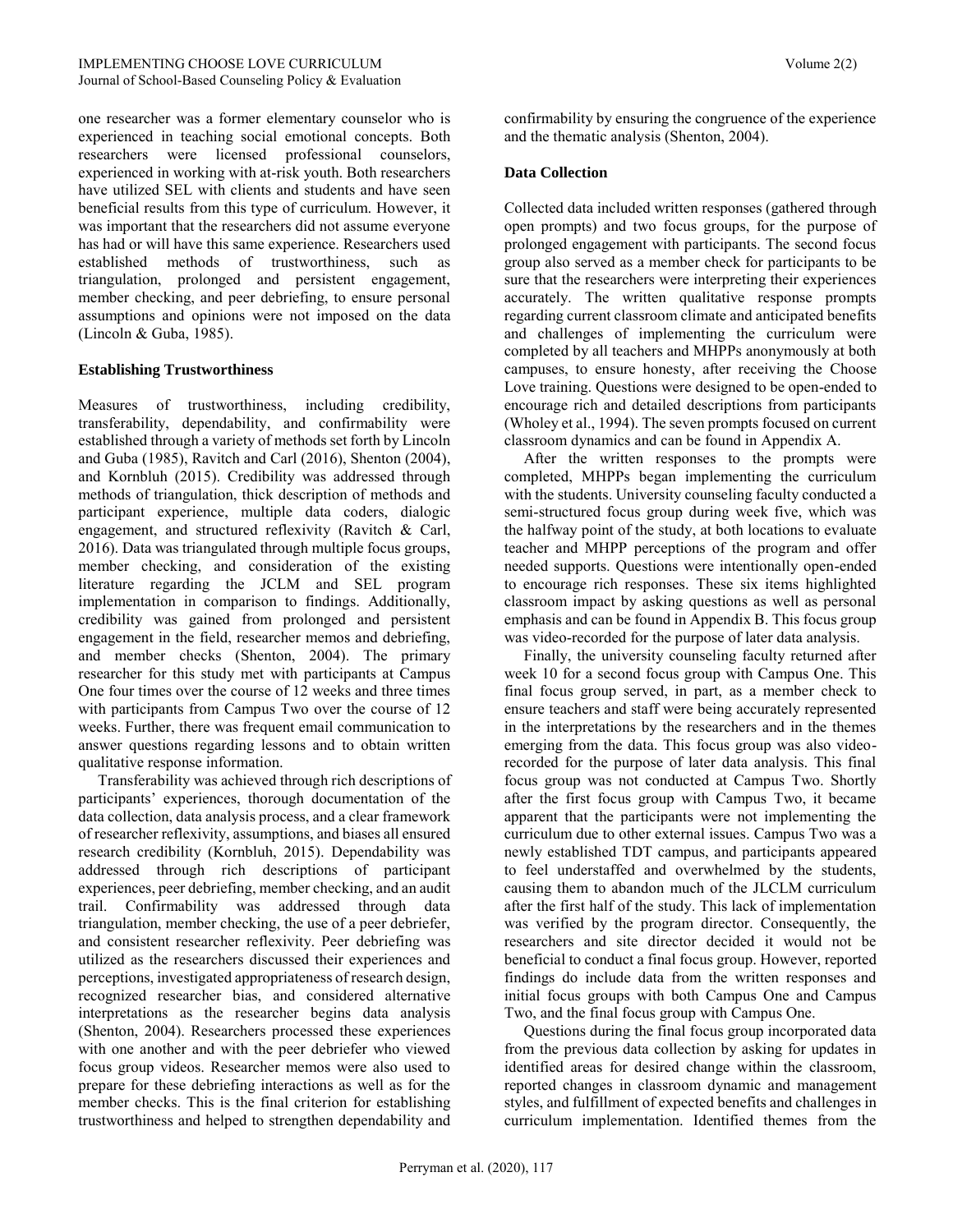previous written responses and focus groups were implemented to develop a more holistic understanding of teacher and MHPP perception and application of the Choose Love curriculum.

 Focus groups were chosen as a primary method of data collection in part due to the phenomenological design of the study. That is, focus groups can be helpful in understanding construction of meaning and experience within a specific population and context. Such understanding contributes to knowledge around the "what," as well as the "how," and "why," (Barbour, 2007) which are exactly what transcendental phenomenological analysis examines and synthesizes.

#### **Data Analysis**

The investigators used multiple forms of triangulation to ensure trustworthiness in their analysis: written responses to open-ended prompts and two focus groups, member checks, existing literature, and peer debriefing (Denzin, 1978). The written responses and videos of focus groups, along with the facilitator notes, were utilized in the coding process. The peer debriefer was a master's level graduate student who also viewed the video tapes and established themes, which were utilized to ensure credibility once the researchers had completed their own analyses. The student had completed multiple research courses as a part of both her bachelor's and master's degree programs and also received specific training from the researchers regarding coding and establishing themes. Moustakas's (1994) steps for transcendental phenomenological reduction (i.e., a modified Van Kaam method) were utilized to analyze the collected data. All participants were provided pseudonyms upon coding to protect their identities.

 Initial steps of analysis were focused on researcher bracketing, or epoche, in which the researchers attempted to recognize and put aside their own assumptions and biases to avoid imposing them on the collected data. This was achieved through engaging in researcher reflexivity, positioning themselves in the research, and ongoing discussions with the peer debriefer. Following the researchers' epoche, phenomenological reduction began with the collection of significant statements into clusters of meaning (Creswell & Poth, 2018). This enabled the researchers to take the next step in the phenomenological reduction process and write textural and structural descriptions of the phenomenon experienced by participants in the study. The textural description is the verbatim description that the participant provided (Moustakas, 1994). Significant statements were identified and grouped into clusters of meaning, which began to emerge as specific themes. These statement clusters were synthesized into textural descriptions reflecting the verbatim phrasing used by the participants. Next, structural descriptions were developed, reflecting the contextual meaning behind the face value of the textural descriptions. The structural description takes into account the context of the participants'

words (Moustakas, 1994). Together, both types of descriptions were synthesized into complete texturalstructural descriptions, which were compared to those from the peer debriefer. The synthesized textural-structural descriptions provide a rich account that utilizes both participants' words and meaning to generate a deeper understanding of the phenomenon, resulting in reduction to the essence of the experience (Moustakas, 1994).

 Both researchers reviewed the emergent themes and engaged in dialogue around these thematic identifications to ensure the findings accurately reflected the collected data. Additionally, initial themes were presented to and discussed with the focus groups as a form of member checking, to verify that statements were understood correctly. The peer debriefer also examined the themes along with participant descriptions of experience and provided additional feedback and suggestions regarding shifts in perspective, alternate theme names, or confirmation that the theme accurately reflected described experience. Several initial emergent themes were apparent from the written responses, including a need for consistency and structure, a volatile student climate, the use of conscious discipline, and a token system. As focus groups took place and coding continued, the final themes became prominent and were integrated to precisely reflect the participants' described experiences.

#### **Results**

Qualitative research is inductive and allows for patterns and themes to emerge as the data is collected and as analysis takes place. Final themes from this research included *change in students*, *change in staff*, *group cohesion*, *awareness of student needs*, and *existing stability*. Each theme is discussed below with exemplifying quotes for support and explanation.

#### **Change in Students**

Many participants reported observed changes in their students after implementing the Choose Love curriculum, especially with regard to displayed compassion, application of coping skills, and increased vulnerability and sense of safety. Teachers and MHPPs alike shared that prior to implementation of the Choose Love curriculum their classroom felt "on edge" and that their students often appeared mistrustful of both adults and peers, often due to trauma history and mental health diagnoses. After implementing the Choose Love curriculum, participants described students demonstrating more compassion to one another and were able to verbalize that compassion using the Choose Love vocabulary. During the first focus group, Tanya observed, "My kids have been using the Choose Love language outside of the lessons." Arti noted, "I saw kids showing more compassion, and they labeled it as that." During the second focus group, Emil described his class's reaction to a student who is behaviorally disruptive: "A lot of our kids have been showing compassion toward him, but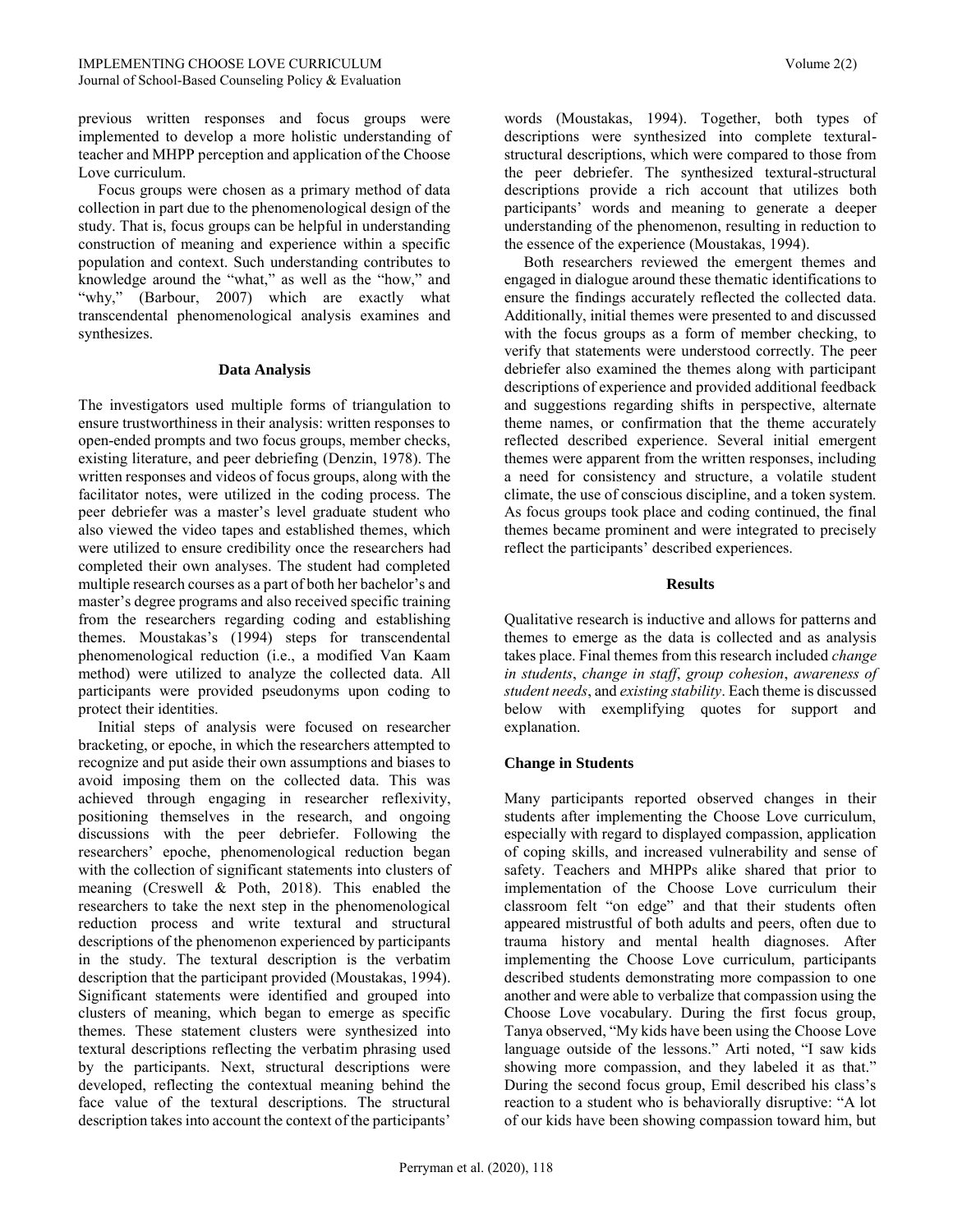he has no empathy and no remorse for what he does. The other kids are like, 'I feel bad for you.'"

 Teachers and MHPPs also detected a difference in utilization of coping skills in getting their social and emotional needs met. Participants described that, over time, their students became more skilled in expressing their needs to others in appropriate ways. This reflects a change that aligns with a statement made by Chantel in the initial written responses,

I would like for the kids to feel more empowered over their moods and feelings. I want them to 'choose' how they respond to problems rather than just react to them. I want them to build confidence in knowing that they have the ability to problem solve and work.

TDT faculty noted students applying the Choose Love mindfulness coping skills in class and on other areas of campus, which appeared to increase feelings of safety in their environment. Carolina identified the application of Choose Love skills by noticing, "I've been hearing a lot of kids taking breaths." Similarly, Merlin stated, "They're definitely using the verbiage and identifying coping skills more." Increased feelings of vulnerability and safety appeared to accompany these coping skills, with several descriptions of students being tearful in class and peers being willing to console them. Caterina expanded on this sentiment, saying,

I have felt like our kids have felt more safe with us… We had two of them fall asleep during our guided meditation. In our job, for a kid to feel that safe… for a kid to fall asleep shows a level of trust.

These feelings of safety may be from the implementation of the Choose Love program at the student level, but also from the changes the program was creating in the teachers' and MHPPs' behaviors and attitudes.

# **Change in Staff**

Both teachers and MHPPs reported more warm and compassionate feelings towards their students after implementing curriculum. Initially, participants described hoping for increased empathy toward students, and reduced frequency of power struggles, passive aggressive behaviors, and favoritism toward "good" (i.e., well-behaved) students. These changes were reflected as early as the first focus group with description of warm feelings toward students possibly driven by seeing students become more compassionate with each other. Arti expressed, "Watching them be so compassionate with each other really does warm my heart to see." Similarly, Merlin noticed, "I see the students using the lesson time to become more vulnerable with me and each other." After recounting a story about how his class told him that they were grateful for him, Emil said, "It made me feel closer to them."

 By the end of the curriculum, many teachers and MHPPs shared feeling as though they had developed more socialemotional awareness as well and were better able to respond to their students without engaging in power struggles or other frustrations that they often fell into earlier in the year. Leila claimed, "I feel like I have been a little bit more empathic and composed with my kids." There were changes reported in internal processing as well. Caterina shared, "I find after applying the curriculum I find myself saying, 'What do I need to do to be calm and collected in this time?'" Carolina said, "I'm feeling different about this place than I ever have before."

#### **Group Cohesion**

Before the curriculum was being applied, participants reported a lack of unity among teachers and MHPPS. They described a lack of teamwork, issues with consistency between teacher-student interactions, and a great deal of favoritism toward certain students which often resulted in rejection responses from students. Several participants expressed excitement and confidence in the curriculum's ability to foster a sense of cohesion among the staff. Carolina stated, "I'm excited for the staff to utilize the Choose Love curriculum because I believe it will not only be a strong program to teach social skills but will connect the staff and students due to a common focus." Similarly, Arti stated,

I am very excited for the Choose Love program, and parents I have talked to about it are very excited as well. I think it has a lot to offer, but I also recognize it requires a lot of buy-in from all parties involved. I am very eager to see where this program takes our classroom, kiddos, and families.

As researchers returned to the campuses to collect data, developing cohesion among teachers and MHPPs was observed as they were increasingly more comfortable with one another during the focus groups. During the first focus group, Leila reported, "They've been using the language more with each other, and I guess we have as well. It's a movement kind of." During the second focus group, Judith shared, "I think what builds the most empathy with each other is going through things together… like recognizing hardships together and talking about what it's like here." Tanya added, "Our sense of empathy and compassion has increased as a team because we all know what the day is going to be like." The togetherness and cohesion expressed by the TDT staff appeared to help them feel and express greater levels of compassion toward each other as well as the students on campus.

#### **Awareness of Student Needs**

Despite the initial culture of disunity articulated by participants, it was clear that many of the participants shared an awareness of the needs of students in regard to SEL prior to the Choose Love curriculum. Many of the teachers and MHPPs expressed discontent with the social and emotional care provided within the environment. They frequently made statements emphasizing the environmental issues within the classroom, and a desire to see better classroom placement that would be conducive to specific student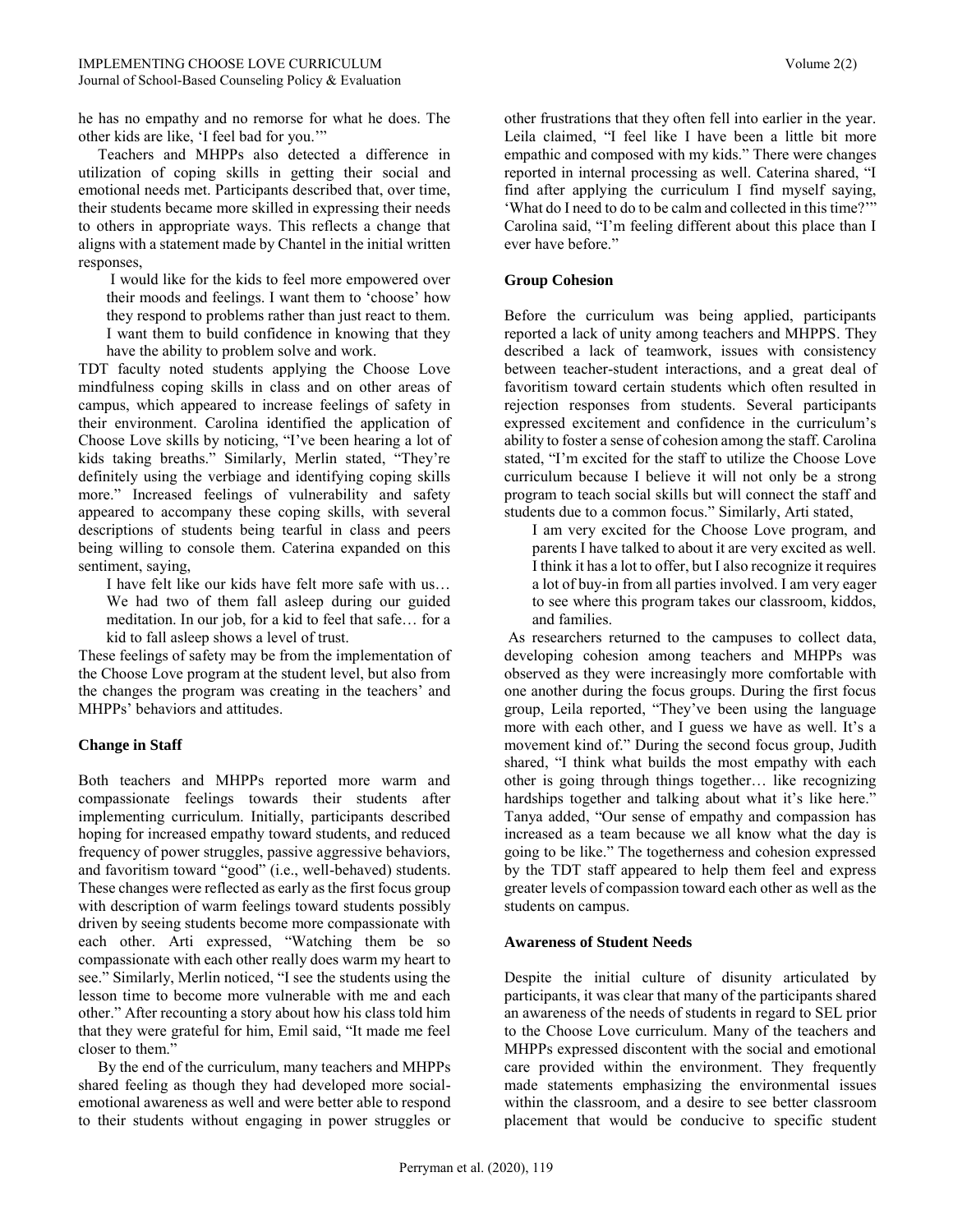needs. They also expressed a lack of social and emotional competence of their students, describing bullying behaviors and problems resolving interpersonal conflicts appropriately. Caterina mentioned, "I would like to see more classrooms practicing more patience and empathizing and less demanding and impatient and unempathetic."

 The awareness of the social and emotional skill deficiencies was also paired with a hopefulness for students' abilities to change once needs were met. Leila stated,

A couple kids in our class resist physical touch, talk of feelings - anything seemingly uncomfortable for them relating to expressing themselves effectively or accepting support from others. It may get worse before it gets better for them, but I have high hopes that this will be helpful for them.

Other staff also mentioned hope for social-emotional growth through consistency of the 10-week curriculum focused on love and mindfulness, which they believed would benefit students' self-perception and interactions with the world around them. After implementing the curriculum, Chantel reported changes in how the students were discussed between teachers and MHPPs, "As a team, when we decompress at the end of the day, we talk more about what this kid needs." This increased awareness of and focus on student needs was also apparent in a suggestion made by Judith, who said, "The lessons need to offer more opportunities for students to actually interact with one another to practice what they are learning." It became apparent over the course of the curriculum implementation that student needs became a priority, possibly because students were able to express themselves in a way that was better understood by the TDT staff. The staff seemed to move from a general awareness of student needs (with no clear idea of how to meet them) to a more focused understanding of what each student needed from them along with a method of discussing how these needs could be met within the TDT environment.

#### **Existing Stability**

Participants emphasized the salience of the stability and structure needed to effectively implement the curriculum. There was a consensus that effective engagement of students would require more consistent and assertive approaches to the classroom structure. Chantel expressed uncertainty about curriculum implementation, by saying, "The team feels overwhelmed due to the high level of needs in this classroom. I believe they see this as just something else they have to try to do when they already feel overworked and understaffed." Additionally, Leila expressed concern about their own familiarity with the material due to a lack of preparation time,

I am not sure we feel like we have been given enough time to prepare for this. We have been given very limited training and are just now seeing the material and have very little prep time before we start incorporating it. There is not a lot of time for planning built into the

workday, especially due to the high level of needs in our classroom, so all this prep work will have to be done in our personal time at home.

Additionally, participants emphasized the desire for stability from students, not just staff. Caterina said, "The more structure and consistency [the students] had with [the programming], the more they bought into it." However, the structure for the curriculum began with the implementation from the staff; if the staff were not able to implement the curriculum in a structured and consistent way, the students may not see the benefits of it.

 This stability was also significant at an institutional level. Campus One was well established, appeared to have a strong administrative support system, and a general structure in place for the TDT environment. Conversely, a lack of stability was obvious at Campus Two, which was newly established, understaffed, and reported a general consensus of being overwhelmed even prior to the start of the study. This instability created a great deal of problems for Campus Two's ability to implement the Choose Love curriculum appropriately and effectively.

#### **Essence of the Experience**

The aim of this phenomenological research was to gain an understanding of the core essence of the lived experience of teachers and MHPPs implementing the Jesse Lewis Choose Love curriculum with K-12 students in TDT programs. Through the textural and structural synthesis and exploration of themes, the essence of the experienced phenomena appeared to be the ion of positive change in students and staff and an increased feeling of cohesion. As the curriculum was implemented, the staff reported observations of changes in staff-student, staff-staff, and student-student interactions that appeared more empathic, more vulnerable, and more skilled at coping and verbalizing appropriately. However, these changes were not without frustration from teachers and MHPPs alike, with concerns about stability and structure of their institution, as well as concerns around the time necessary to prepare and understand the curriculum. Findings demonstrated that stability, structure, and support were integral to the SEL program to be implemented successfully within this TDT setting.

#### **Discussion**

Overall, there were several participants who viewed the implementation of the Choose Love positively for both themselves and their students in many ways. Participants perceived changes their students' displayed compassion, coping strategies, and vulnerability, which validates existing literature that explores the social benefits of SEL programs (Martinsone & Vilcina, 2017). The observed change in social and emotional well-being also supports existing SEL research on the increase in facilitator capacities (Zinsser et al., 2015). Participant descriptions indicate this change occurred at a teacher and MHPP level in this study.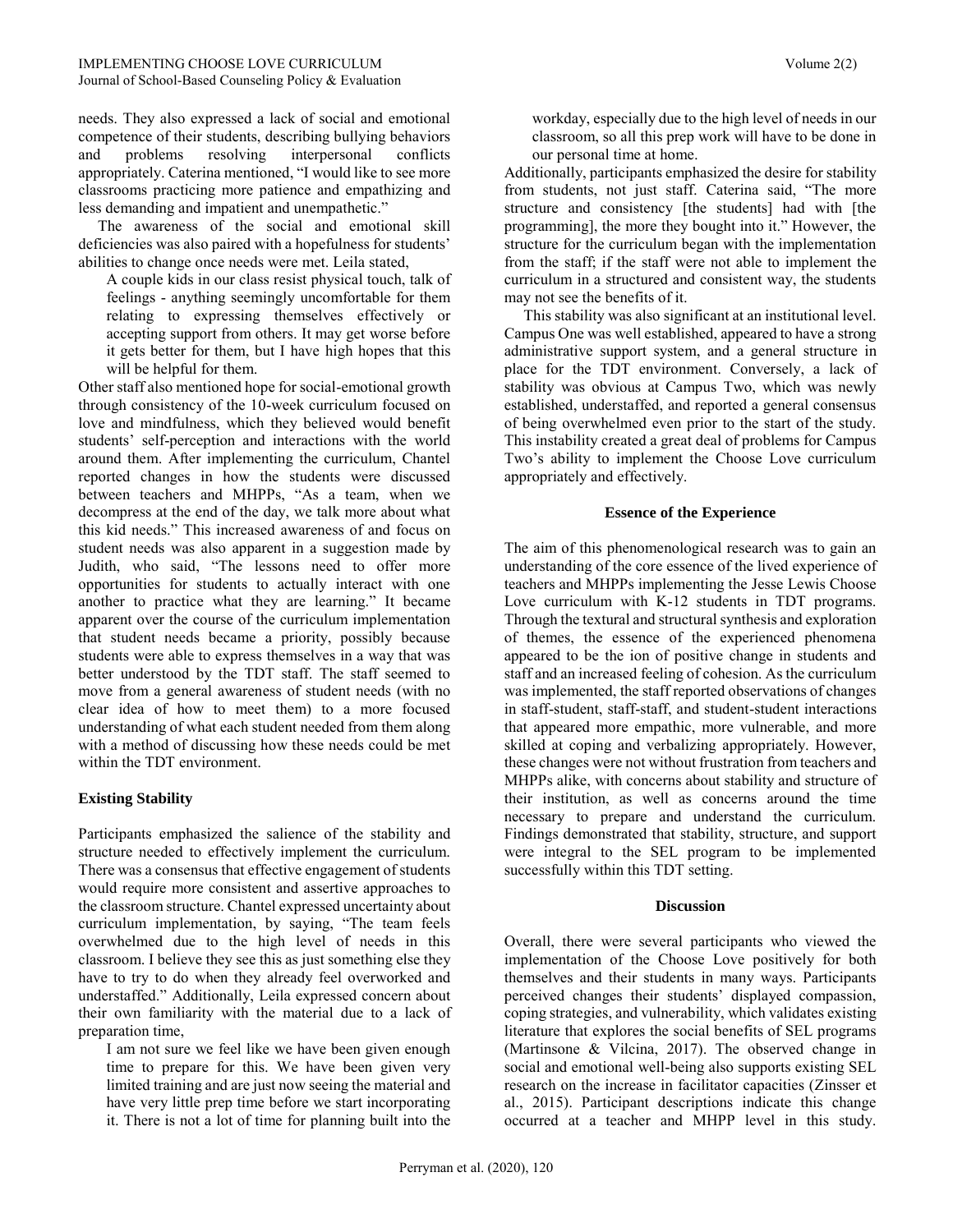According to Tyre et al. (2018), it is important for facilitators of school programming change to study results and detect changes for them to continue with the new programming effectively.

 Participants also displayed more cohesive behavior with one another. Both MHPPs and teachers shared unity in their concerns with the existing culture for their students and appreciated the unity that the new curriculum developed among them. This supports existing research that claims the facilitation of SEL programming opens up more opportunities to apply social and emotional skills (Zinsser et al., 2015). Additionally, as indicated by the literature, these shared experiences surrounding a new and unfamiliar event were correlated with increased group cohesion (Wyatt, 2013).

 Participants in the study exhibited the high familiarity with the needs of their students that the aforementioned literature emphasizes (Hunter et al., 2018). Facilitators adjust SEL programming according to the diverse needs of students to optimize its effectiveness (Garner et al., 2014). The teachers and staff who are implementing the programming are aware of student needs to make appropriate adjustments and accommodations. The school counselor is trained in meeting the various needs of students and can also offer input into how to best implement SEL programs with their student population (Betters-Bubon et al., 2016). The professional school counselor is trained in both mental health and social emotional learning, and therefore, in an ideal position to gage the type of program that would be the best fit and to lead in implementation. There was no school counselor at either of the campuses, making it more difficult to meet the needs of the larger student body. Additionally, in the state where this study was conducted, all participants were required to hold the RSPMI certification. There was a great deal of variance in requirements, ranging from holding a bachelor's degree to a GED. The variability of the participant qualifications could potentially impact the validity of needs assessments of the MHPPs. In the state where the study took place, a new bill was passed within the last year, requiring school counselors to spend 90% of their time in direct and indirect services to students (School Counseling Improvement Act of 2019). Implementing SEL programs as a part of their classroom curriculum could offer one way to meet this requirement. Training teachers to implement these programs could serve as indirect services to students. Unfortunately, the suggested school counselor to student ratio in the state are almost double those suggest by ASCA (2020), which impedes the counselor's ability to meet this requirement. Positive results from implementing direct and indirect services to students in this way could support further policy change for school counselors, such those supporting a more reasonable student to counselor ratio.

 Furthermore, this research could also be used to advocate for requiring school counselors in alternative settings due to the high needs of students and for faculty and staff to be trained in SEL programs. Moore et al. (2020) stated,

School counselors play a critical role in educating school personnel and parents about the relationship between mental health issues and behavioral issues as well as affirming and validating sociocultural factors that may also be impacting the well-being of the student" (p. 12).

Students in TDT programs could obviously benefit from this advocacy.

 Results indicate that additional training would have established an increased comfort level for MHPPs and teachers to create stability. In alignment with the literature, an established familiarity and comfort needs to be established with participants for optimal implementation of SEL curriculum (Collie et al., 2012). Most schools have school counselors in their buildings. They have preestablished relationships with teachers and staff and can be available to provide support and feedback on a daily basis as a member of the school community (Cholewa et al., 2016). Due to the lack of familiarity with the participants, the previous training they received from founder of Choose Love nd the simplistic nature of the implementation of JLCLM program, only an additional two-hour training was conducted. It would have been helpful to provide specific application examples for their student population for teachers to feel more confident in their reinforcement of the material since the primary lessons were administered by the MHPPs (CASEL, 2019b). More structure of the program was also emphasized for participants. This result correlates with existing research from Stoiber (2011) claiming, "Infrastructure matters, and must be addressed, for a shared understanding and responsibility of SEL initiatives between consultants and the school to happen" (p. 52). This structure according to our results included reviewing prior lessons and streamlining lesson time. It is essential to ensure faculty and staff feel capable to apply new programs that are implemented in school settings to ensure their success (Lamont et al., 2018).

 Campus Two was a newly established site with new faculty, staff, and leadership. As such, the site was still working toward stability. Results between the two campuses emphasized the importance of SEL programs being implemented in established systems and by facilitators that have the capacity to handle changes in their existing structures. A degree of structure and support need to be in existence prior to incorporating new changes within school programming (Honig, 2009). This stability aligns with research that indicates more experienced teachers' tendency to value SEL more than less experienced and less stable teachers (Van Huynh et al., 2018).

 The results reveal an aspect of participant investment that had not been previously explored in the research. Participant investment can be evidenced by the creative approach to a familiar curriculum (Arifani & Suryanti, 2019), which was evidenced in the study by participants tailoring the Choose Love curriculum to the interests and learning styles of their students. These creative approaches included utilization of more hands-on activities, using mindfulness exercises,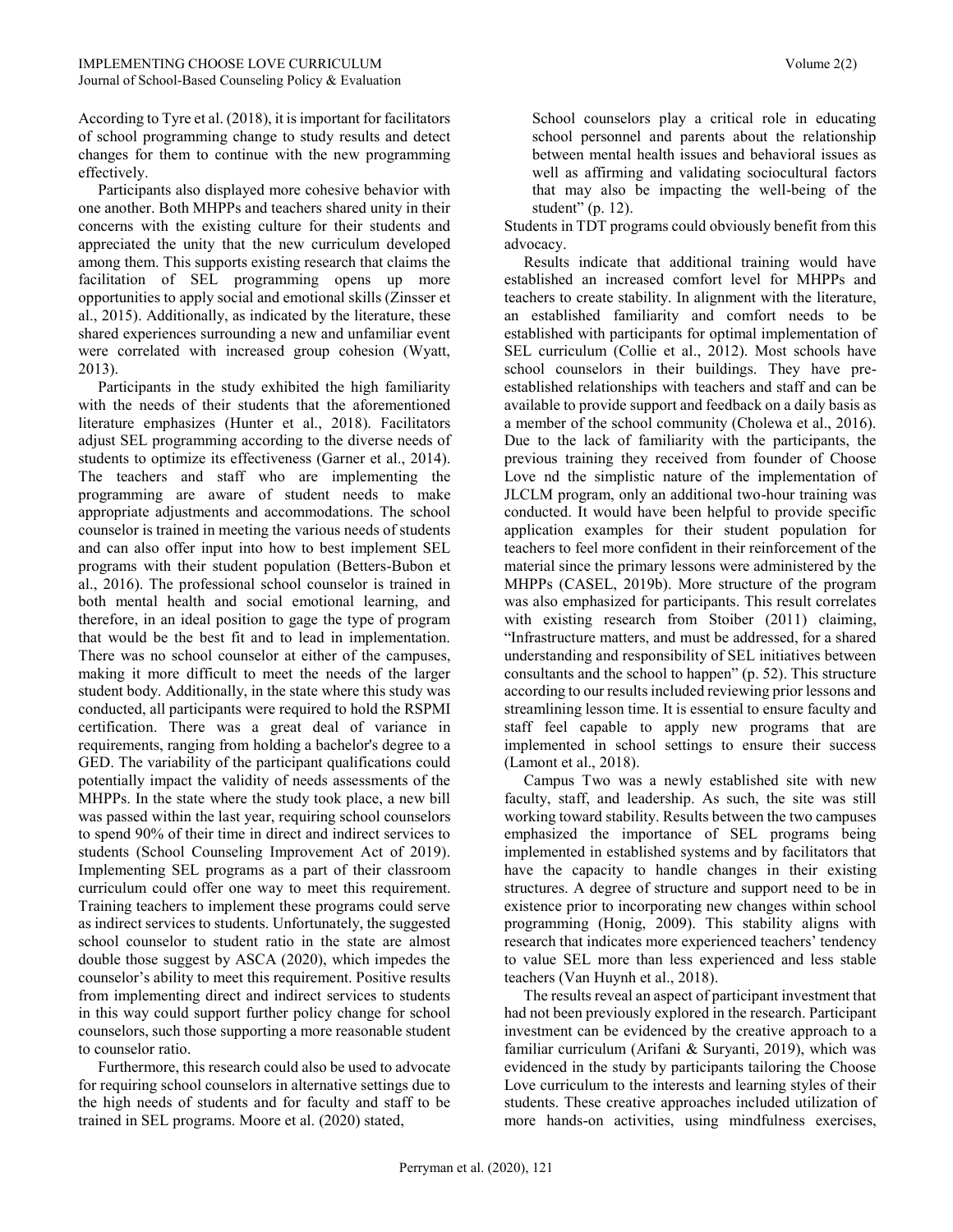incorporating collage or physical movements rather than journaling, and promoting collaboration through role play activities. In their suggestions, participants revealed that they were critically thinking about the curriculum and student preferences, revealing their investment. It is important to incorporate staff input in SEL program implementation to promote teacher investment. According to the literature, facilitator value of social and emotional learning yields most effective programming results (Collie et al., 2015). Additionally, the results also indicate a strong support of similar responses to SEL programming from MHPPs and teachers. This understanding from a MHPP perspective provides a more comprehensive understanding of SEL program application and should be used to influence policies related to SEL and alternative education.

#### **Implications**

From the results, there are considerations to be made in future Choose Love and SEL program implementation to maximize effectiveness. These considerations apply to policies for implementation, best practices for curriculum application, and suggestions for school counseling programs to ensure the success of SEL programs.

#### **Policies for SEL Implementation**

It is important to ensure the facilitators of SEL programming demonstrate their own social and emotional competencies through an awareness of the needs of their students in these areas and indicate a receptiveness to these values. Thus, to ensure the success of SEL programs, it is necessary to conduct thorough assessments to ensure the identified school and teachers have the capacity to effectively implement it (Bumbarger, 2015; Stoiber, 2011; Wanless & Domitrovich, 2015). Existing literature derives characteristics of teachers who promote social and emotional learning in the classroom (Jennings & Frank, 2015; Jennings & Greenberg, 2009) and may provide an appropriate gage for teacher readiness for implementation (Betters-Bubon et al., 2016).

 Assessing the faculty and administration stability prior to implementing an SEL program can offer insight into the school's readiness to initiate a new program and ensure maximum gains through effective implementation. This assessment would consist of analysis of teacher and administrative turnover rates, teacher absenteeism rates, and duration of current curriculum (Kini, 2017). An assessment would likely offer more in-depth information regarding the student needs teacher and MHPP attitudes, so specific adaptations to the curriculum could be made. Before implementation, the setting of the program has a degree of functional stability in order to maximize flexibility that is required to introduce new programming. This stability refers to developed relationships between administration and staff as well as current curriculum implementation. Evaluating the context of the setting sets up the program for success.

#### **Best Practices for Implementation**

Beneficial SEL programs are typically very structured and consistent in their delivery with intentional monitoring for fidelity to the original curriculum (Humphrey et al., 2010). Despite this focus on curriculum fidelity, the significance of program flexibility is also emphasized in existing literature. It is important for those implementing the curriculum to be familiar with the needs of students to adjust programming according to these needs (Durlak & DuPre, 2008; Hunter et al., 2018;). This familiarity would allow the program to be tailored in the future to the target this specific population and to maximize receptivity. SEL programs are less effective when they do not adapt programming according to race and ethnicity, SES, gender, disability status, parenting involvement, and school level factors (Garner et al., 2014). These accommodations can include linguistic adaptations, more relevant names and scenarios, and acknowledgement of existing diversity. SEL programs are more likely to be effective when the content is tailored to make it accessible to a wide variety of students. For example, all of the students at TDT had a diagnosis related to their mental disorder, and some also had diagnosed learning disabilities. Participant suggestions to add more hands-on activities or those with movement and creativity would also maximize the potential for learning for these students.

 Participants in this study did attempt to make some creative adaptations to accommodate student need, even though they were asked not too for the fidelity of the research. This seems to be an important aspect since as previously mentioned, it has the added benefit of increasing participant investment in the program. SEL programs take the professional judgement of those implementing the curriculum into consideration as it can allow them to meet student need and take ownership, while still maintaining fidelity. Suggestions could be offered for curriculum adaptations and the school counselor could also have conversations with teachers and paraprofessionals to inspire creativity while also ensuring fidelity is met. Some programs, such as Primary Project (Cowen et al., 1996), incorporate teacher professional judgment into their evidenced based practice to ensure that the students are best served by including appropriate teacher, administrator, and parent input.

 It is of the utmost importance to provide flexibility within operation, especially with consideration to facilitator input into programming. Expertise of teachers and MHPPs is valuable, as they are most familiar with the unique needs of their students, and their suggestions are prioritized in program continuation to promote optimal functioning. This flexibility according to student need as identified by teachers supports existing literature on incorporating culturally responsive SEL programs across schools internationally (McCallops et al., 2019).

 International implementation of SEL curriculum highlights the significance of cross-cultural flexibility according to the country of the program's origin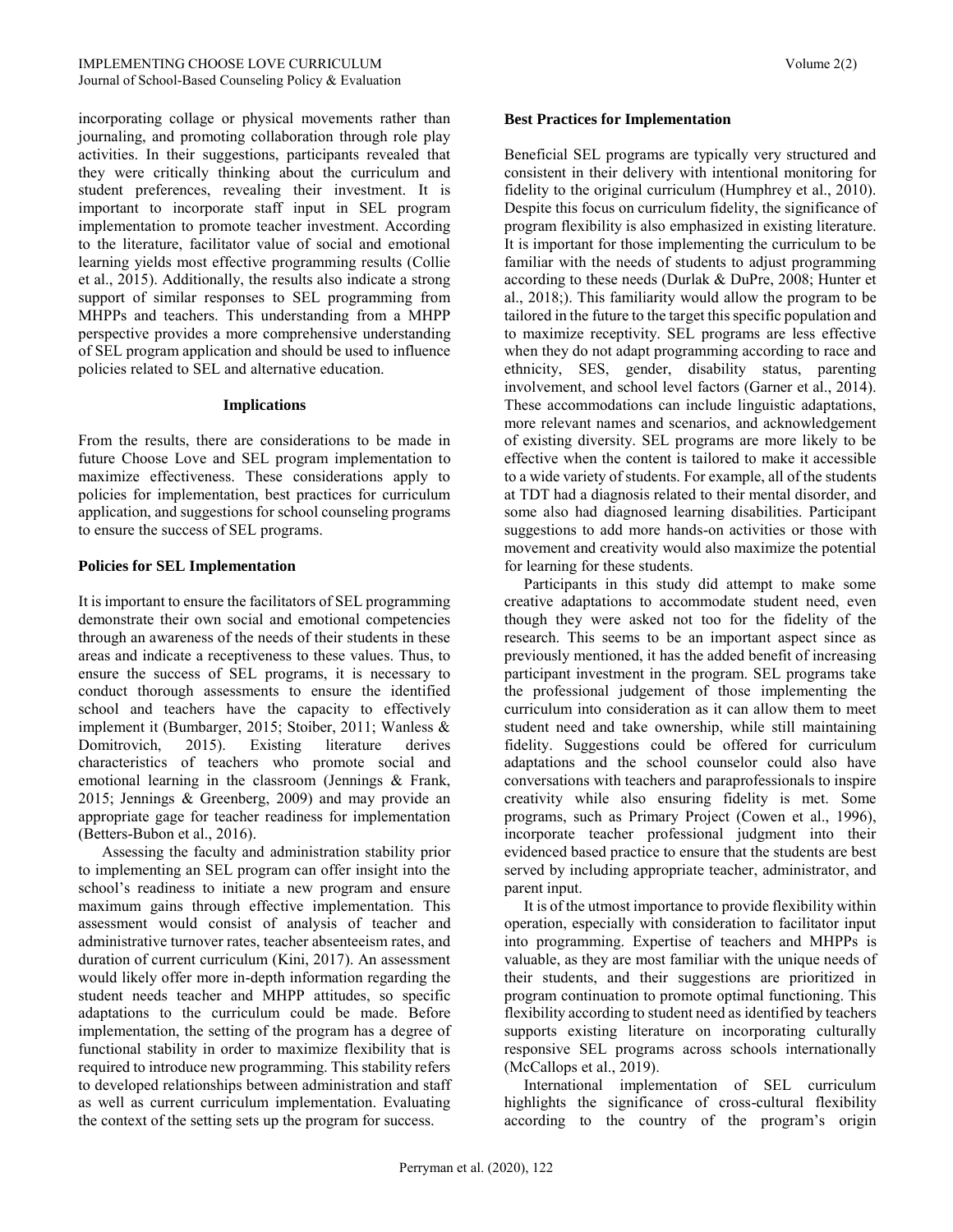(Wigelsworth et al., 2016). It is essential to adapt cultural values, making the curriculum relevant to the context in which it is taught (Castro et al., 2004). The core values of courage, gratitude, forgiveness, and compassion emphasized in the Choose Love curriculum may be discussed differently within the culture in which it was developed. Courage, for example, may refer to a personal courage within an individualistic culture, whereas courage in a collectivistic culture would refer to courage to do what is best for the whole. Values considerations, linguistic adaptations, and relevant examples are adjusted when implementing across cultures to resonate with the audience. Only SEL programs that allow for this flexibility will be successful outside of their countries of origin.

#### **School Counseling Program Development**

School counseling programs can equip students with skills needed to successfully implement SEL curriculum. As previously mentioned, professional school counselors, as leaders and collaborators in their schools, are in the best position to gage the best programs for their particular school needs (Betters-Bubon et al., 2016) and to implement them as a part of their core curriculum as a part of the deliver component as defined by ASCA (2019), aligning them with state standards and ASCA mindsets. Additionally, as a leader in SEL, they can also take the lead in working with administrators to ensure proper training for holistic investment and implementation by teachers in the school. School-based clinicians who are contracted with the school from outside agencies would benefit by collaborating with the school counselor and educate themselves on SEL programs being offered in the school, so that they may also utilize common language in their role in working with students and teachers. Programs that focus on needs assessments for schools and fostering collaborative skills, such as vision casting and communication, prepare future school counselors for effective SEL curriculum implementation. Additionally, school counseling programs can seek to familiarize students with a variety of SEL programs to ensure they are able to select the program that best meets the school's needs.

#### **Limitations**

Researchers consider limitations to their conducted research. In this case, the first limitation was that the two TDT schools represented small and unique settings. The population of these schools is different from the typical public or private school system as it is completely comprised of students with varying diagnosed mental health and behavioral needs. While steps were taken to promote transferability, it is important to note that there are limits to the scope of transferability due to the unique context of the research sites and participants. The reported findings may not transfer to traditional school settings or to settings in which students do not struggle with mental and behavioral health issues. Second, Campus Two was not able to effectively implement the curriculum, and researchers were unable to continue collecting data at that location. As previously mentioned, a thorough assessment of the schools, prior to implementation, would have been beneficial in making needing adaptations to fit the unique student needs. While this was not done, the information gained will still serve the schools well as they plan for future implementation. Third, the brief nature of the training for the participants was also a limitation. An assessment would likely have highlighted the need for more in-depth training for those implementing the program. Walking through some of the lessons to role model their use specifically with their student population would have been very beneficial and more training overall could have increased the success of implementation. Fourth, demographic information was not collected from the participants beyond their status as teacher or MHPP. The population in which the TDTs are located is predominantly Caucasian. Having more specific demographic information regarding the teacher, MHPP, and student population would have provided specific cultural implications. In the future, cultural demographics could provide more in-depth implications for implementation. Fifth, the JLCLM appeared to have some limitations. It was created in a way to offer easy utilization and no specific training is thus required to utilize it. The lessons are created in a manner that allows those teaching it to pick and choose the lessons that they want. In this study, the lessons were specifically chosen to be taught in a specific order to ensure fidelity. Those implementing the curriculum also suggested including more activities, which utilize creativity, mindfulness, and physical movement to make it more enticing for students. Having a specific structure in terms of when lessons are taught and training for those implementing could increase the fidelity of the program. Finally, it was difficult to monitor the fidelity of teachers and MHPPs administration of the curriculum. There was likely variation in how instructors facilitated the curriculum, which may have led to variability in its impact on students and staff alike (Durlak & DuPre, 2008). However, the focused and emergent nature of qualitative research allows for these limitations without damaging the integrity or rigor of the research. Having a school counselor at both sites as a part of the educational team may have mitigated some of the limitations. As a part of their role in the school, they could have served a vital source in terms of assessment, the ability of the faculty to implement the SEL program and the specific training needs and offered consistency and been on site to manage needs as a part of the school team.

#### **Future Research**

Future research with regard to the Jesse Lewis Choose Love Movement curriculum can take the suggestions listed by participants, either explicitly or through interpretation, into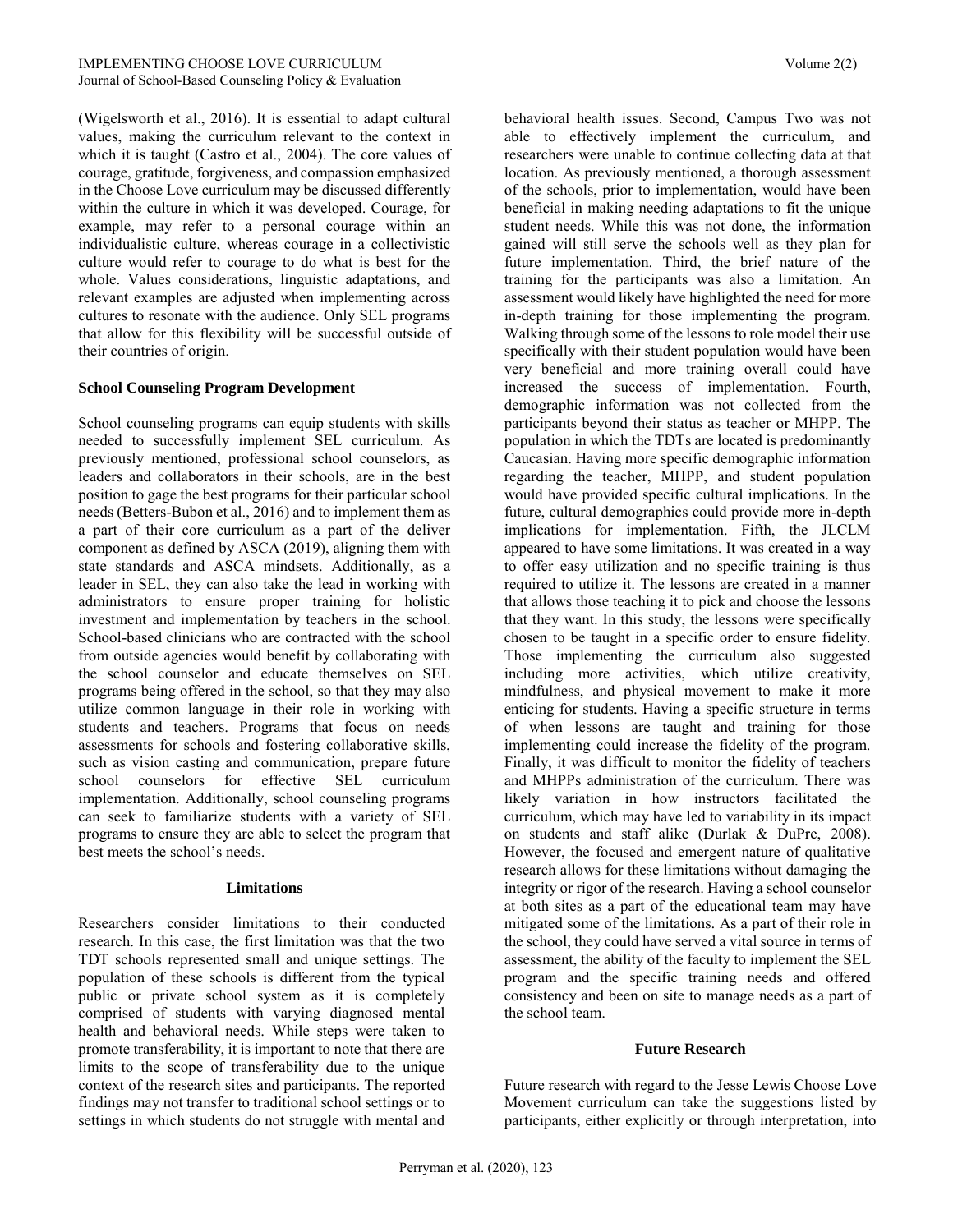consideration. The curriculum may benefit from including more activities, which utilize creativity, mindfulness, and physical movement. Exploring the effectiveness of alternatives to writing, such as drawing or writing music, for all ages may be beneficial. Results also called for the inclusion of opportunities for the students to practice the skills being taught with one another through role plays. All of these methods could be included in SEL programming as creative methods to instill social and emotional learning. With regard to general SEL implementation strategies, there needs to be more exploration into the effects SEL programs have on school cultures and dynamics. If administrators are able to see the changes these programs make in their staff and students, they can be treated with the gravity deserved to develop them holistically. It would also be beneficial to implement the values of the Choose Love curriculum in other cultures and countries to determine the program's flexibility to adapt to other value systems. Assessing the school to specify an in depth understanding of their needs and providing adequate training is also imperative to success.

#### **Conclusions**

The purpose of this research was to gain an understanding of the lived experience of teachers and MHPPs of implementing the Jesse Lewis Choose Love curriculum with K-12 students in TDT programs. Participants saw changes in students and themselves, especially with regard to group unity. They indicated the significance of adequate preparation, established stability, and staff investment. These factors are important considerations in implementing SEL programs, so they can be effectively carried out and continue to change to social emotional culture of schools and offer school counselors as SEL leaders in their schools with important implications for doing so.

#### **Author Note**

Kristi L. Perryman, Department of Rehabilitation, Human Resources, and Communication Disorders; College of Education and Health Professions; University of Arkansas. Erin Kern Popejoy, Department of Rehabilitation, Human Resources, and Communication Disorders; College of Education and Health Professions; University of Arkansas. Julia Conroy, Department of Rehabilitation, Human Resources, and Communication Disorders; College of Education and Health Professions; University of Arkansas. Correspondence concerning this article should be addressed to Kristi L. Perryman, Department of Rehabilitation, Human Resources, and Communication Disorders; University of Arkansas; 751 W Maple St.; Graduate Education Building 134; Fayetteville, AR 72701 (email: klperry@uark.edu).

#### **References**

- American School Counselor Association (ASCA) (2020). Careers/Roles: Student to counselor ratio. ASCA website: [https://www.schoolcounselor.org/school](https://www.schoolcounselor.org/school-counselors-members/careers-roles)[counselors-members/careers-roles](https://www.schoolcounselor.org/school-counselors-members/careers-roles)
- American School Counselor Association (ASCA) (2019). The ASCA national model: A framework for school counseling programs, (4th ed). American School Counseling Association.
- Anderson, E. M., Blitz, L. V., & Saastamoinen, M. (2015). Exploring a school-university model for professional development with classroom staff: Teaching traumainformed approaches. *School Community Journal, 25*(2), 113.
- Arifani, Y., & Suryanti, S. (2019). The influence of male and female ESP teachers' creativity toward learners' involvement. *International Journal of Instruction, 12*(1), 237.
- Banerjee, L., & Castro, L. E. (2005). Intensive day treatment for very young traumatized children in residential care. In K. M. Finello (Ed.), *Handbook of training and practice in infant and preschool mental health* (pp. 233– 255). Jossey-Bass.
- Barbour, R. (2007). *Doing focus groups.* Sage Publications.
- Berard, N., Loutzenhiser, L., Sevigny, P. R., & Alfano, D. P. (2017). Executive function, social emotional learning, and social competence in school-aged boys with autism spectrum disorder. *Canadian Journal of School Psychology, 32*(3-4), 265-281. <https://doi.org/10.1177/0829573517707907>
- Betters-Bubon, J., Brunner, T., & Kansteiner, A. (2016). Success for all? the role of the school counselor in creating and sustaining culturally responsive positive behavior interventions and supports programs. *The Professional Counselor, 6*(3), 263-277. <https://doi.org/10.15241/jbb.6.3.263>
- Bowers, H., Lemberger-Truelove, M., & Brigman, G. (2017). A social-emotional leadership framework for School Counselors. *Professional School Counseling,* 2*1*(1), 1-10. <https://doi.org/10.1177/2156759X18773004>
- Bumbarger, B. K. (2015). Readiness assessment to improve program implementation: Shifting the lens to optimizing intervention design. *Prevention Science, 16*(8), 1118- 1122[. https://doi.org/10.1007/s11121-015-0591-6](https://doi.org/10.1007/s11121-015-0591-6)
- Castro, F. G., Barrera, M., & Martinez, C. R. (2004). The cultural adaptation of prevention interventions: Resolving tensions between fidelity and fit. *Prevention Science, 5*, 41–45. <https://doi.org/10.1023/B:PREV.0000013980.12412.cd>
- Center for Disease Control and Prevention. (2013). Mental health surveillance among children—United States, 2005–2011. *Morbidity and Mortality Weekly Report, 62*(2), 1–35.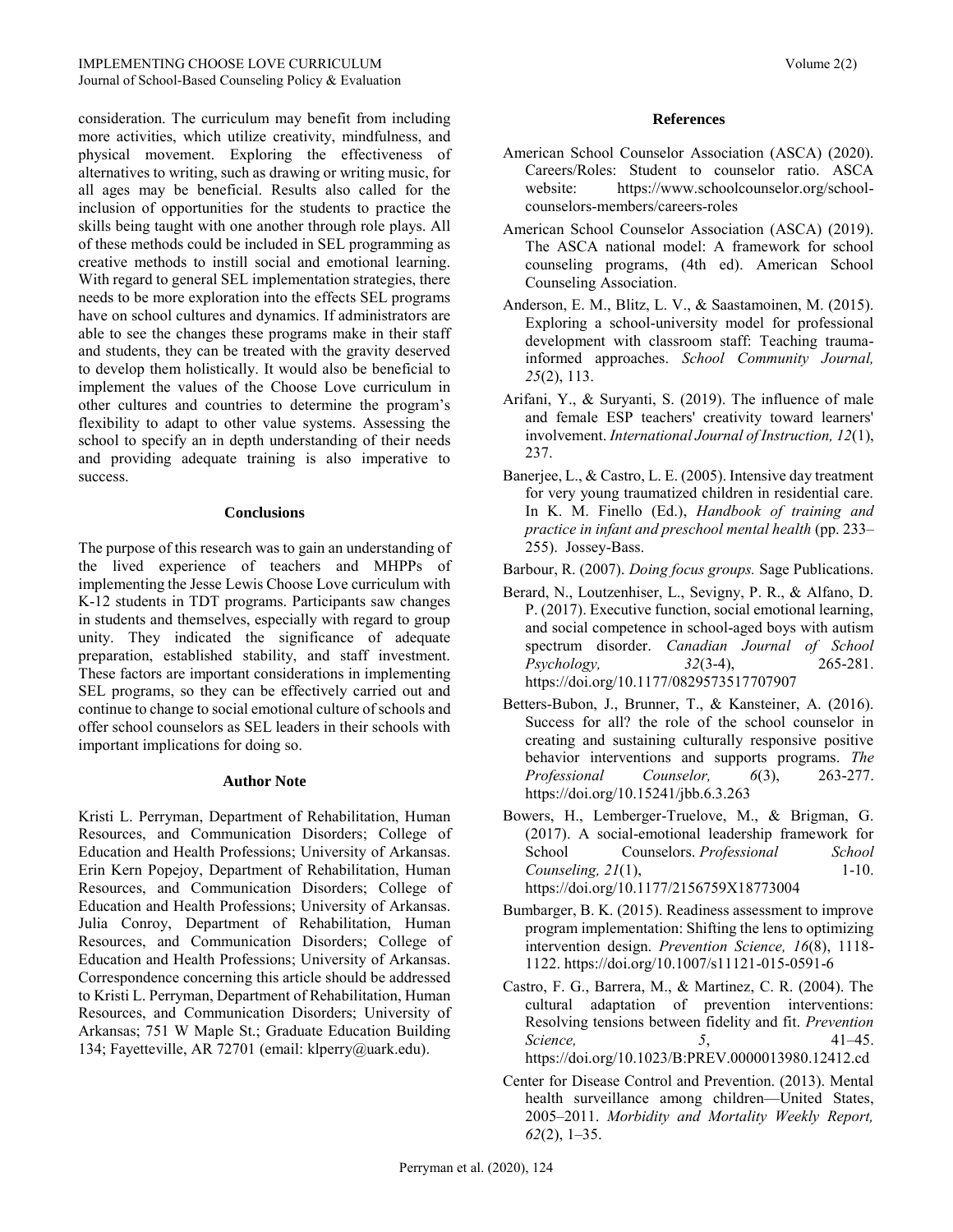- Cholewa, B., Goodman-Scott, E., Thomas, A., & Cook, J. (2016). Teachers' perceptions and experiences consulting with school counselors: A qualitative study. *Professional School Counseling, 20*(1), 77-88. https://doi.org/10.5330/1096-2409-20.1.77
- Clark, M. A., & Breman, J. C. (2009). School counselor inclusion: A collaborative model to provide academic and Social‐Emotional support in the classroom setting. *Journal of Counseling & Development, 87*(1), 6-11. https://doi.org/10.1002/j.1556-6678.2009.tb00543.x
- Coelho, V., Sousa, V., Raimundo, R., & Figueira, A. (2017). The impact of a Portuguese middle school socialemotional learning program. *Health Promotion International, 32*(2), 292-300. https://doi.org/10.1093/heapro/dav064
- Collaborative for Academic, Social, and Emotional Learning (CASEL). (2019a). *Safe and sound: An educational leader's guide to evidence‐based social and emotional learning (SEL) programs*. CASEL. http://www.casel.org
- Collaborative for Academic, Social, and Emotional Learning (CASEL). (2019b). Making the Shift to a Systemic Approach to SEL programs. CASEL. [https://casel.org/wp-content/uploads/2019/09/SEL-](https://casel.org/wp-content/uploads/2019/09/SEL-Trends-6-09112019.pdf)[Trends-6-09112019.pdf](https://casel.org/wp-content/uploads/2019/09/SEL-Trends-6-09112019.pdf)
- Collie, R., Shapka, J., & Perry, N. (2012). School climate and social-emotional learning: Predicting teacher stress, job satisfaction, and teaching efficacy. *Journal of Educational Psychology, 104*(4), 1189-1204. <https://doi.org/10.1037/a0029356>
- Collie, R., Shapka, J., Perry, N., & Martin, A. (2015). Teachers' beliefs about social-emotional learning: Identifying teacher profiles and their relations with job stress and satisfaction. *Learning and Instruction, 39*, 148-157.

<https://doi.org/10.1016/j.learninstruc.2015.06.002>

- Corbin, J., & Strauss, A. (2008). *Basics of qualitative research: Techniques and procedures for developing grounded theory (3rd ed).* Sage.
- Cowen, E. L., Hightower, A. D., Pedro-Carroll, J. A.L., Work, W. C., Wyman, P. A., Haffey, W. G., & Durlak, J. A. (1996). *School-based prevention for children at risk: The primary mental health project.* American Psychological Association.
- Creswell, J. W., & Poth, C. N. (2018). *Qualitative inquiry & research design: Choosing among five approaches (4th ed.)*. Sage.
- Daunic, A., Corbett, N., Smith, S., Barnes, T., Santiago-Poventud, L., Chalfant, P., Pitts, D., & Gleaton, J. (2013). Brief report: Integrating social-emotional learning with literacy instruction: An intervention for children at risk for emotional behavior disorders. *Behavior Disorders, 39*, 43–51.
- Deeds, C. & Depaoli, J. (2018). Measuring Success: Accountability for Alternative Education. American Youth Policy Forum website: [http://www.aypf.org/wp](http://www.aypf.org/wp-content/uploads/2017/11/Measuring-Succes_Accountability-for-Alt.-Ed.-.pdf)[content/uploads/2017/11/Measuring-](http://www.aypf.org/wp-content/uploads/2017/11/Measuring-Succes_Accountability-for-Alt.-Ed.-.pdf)[Succes\\_Accountability-for-Alt.-Ed.-.pdf](http://www.aypf.org/wp-content/uploads/2017/11/Measuring-Succes_Accountability-for-Alt.-Ed.-.pdf)
- DeLay, D., Zhang, L., Hanish, L. D., Miller, C. F., Fabes, R. A., Martin, C. L., Kochel, K. P., & Updegraff, K. A. (2016). Peer influence on academic performance: A social network analysis of social-emotional intervention effects. *Prevention Science, 17*(8), 903-913. <https://doi.org/10.1007/s11121-016-0678-8>
- Denzin, N. K. (1978). *Sociological methods: A sourcebook.* McGraw-Hill.
- Durlak, J. A., Dymnicki, A. B., Taylor, R. D., Weissberg, R. P., & Schellinger, K. B. (2011). The impact of enhancing students' social and emotional learning: A meta-analysis of school-based universal interventions. *Child Development, 82*(1), 405-432. <https://doi.org/10.1111/j.1467-8624.2010.01564.x>
- Durlak, J. A., & DuPre, E. P. (2008). Implementation matters: A review of research on the influence of implementation on program outcomes and the factors affecting implementation. *American Journal of Community Psychology, 41*, 327–350. [https://doi.org/10.1007/s10464-008-](https://doi.org/10.1007/s10464-008-%209165-0) 9165-0
- Escobar‐Chaves, S. L., Tortolero, S. R., Markham, C., Kelder, S. H., & Kapadia, A. (2002). Violent behavior among urban youth attending alternative schools. *Journal of School Health, 72*(9), 357-362. <https://doi.org/10.1111/j.1746-1561.2002.tb03559.x>
- Etherington, K. (2004). *Becoming a reflexive researcher: Using ourselves in research*. Jessica Kingsley.
- Fish, T. (2017). Therapeutic responses to "at risk" disengaged early school leavers in a rural alternative education programme. *Ethnography and Education, 12*(1), 95.

<https://doi.org/10.1080/17457823.2016.1216321>

- Freedman, S. (2018). Forgiveness as an educational goal with at-risk adolescents. *Journal of Moral Education, 47*(4), 415-431. <https://doi.org/10.1080/03057240.2017.1399869>
- Garner, P. W., Mahatmya, D., Brown, E. L., & Vesely, C. K. (2014). Promoting desirable outcomes among culturally and ethnically diverse children in social emotional learning programs: A multilevel heuristic model. *Educational Psychology Review, 26*(1), 165-189. <https://doi.org/10.1007/s10648-014-9253-7>
- Graves, S., Herndon-Sobalvarro, A., Nichols, K., Aston, C., Ryan, A., Blefari, A., Schutte, K., Schachner, A., Vicoria, L., & Prier, D. (2017). Examining the effectiveness of a culturally adapted social-emotional intervention for African American males in an urban setting. *School Psychology Quarterly, 32*(1), 62-74. <https://doi.org/10.1037/spq0000145>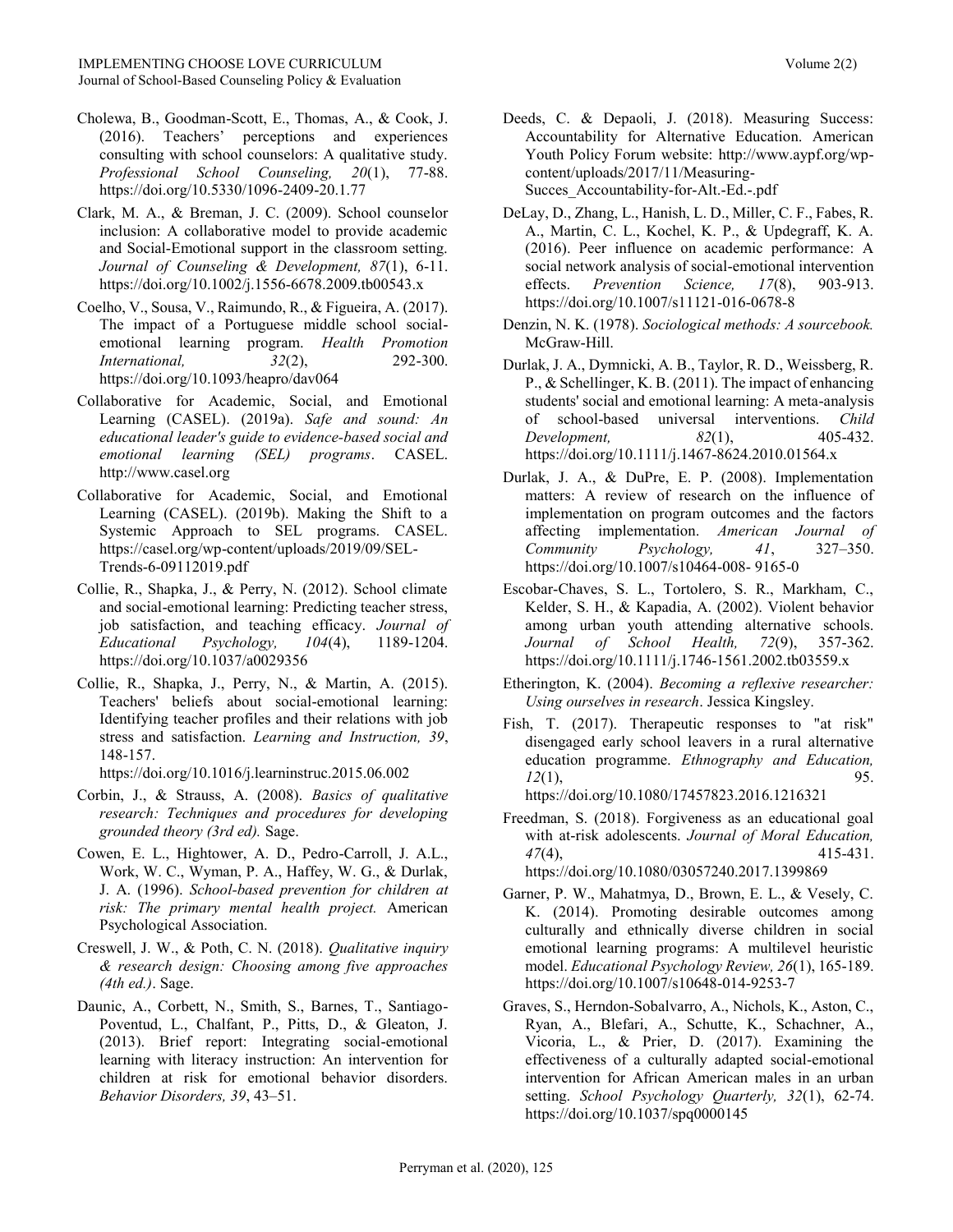Journal of School-Based Counseling Policy & Evaluation

- Hoagwood, K. E., Serene Olin, S., Kerker, B. D., Kratochwill, T. R., Crowe, M., & Saka, N. (2007). Empirically based school interventions targeted at academic and mental health functioning. *Journal of Emotional and Behavioral Disorders, 15*(2), 66-92. <https://doi.org/10.1177/10634266070150020301>
- Honig, M. I. (2009). No small thing: School district central office bureaucracies and the implementation of new small autonomous schools initiatives. *American Educational Research Journal, 46*(2), 387-422. <https://doi.org/10.3102/0002831208329904>
- Humphrey, N., Lendrum, A., & Wigelsworth, M. (2010). *Social and emotional aspects of learning (SEAL) program in secondary schools: National evaluation (Research Report DFE‐RB049).* London: Department for Education.
- Hunter, L., DiPerna, J., Hart, S., & Crowley, M. (2018). At what cost? Examining the cost effectiveness of a universal social-emotional learning program. *School Psychology Quarterly, 33*(1), 147-154. <https://doi.org/10.1037/spq0000232>
- Jennings, P. A., & Frank, J. L. (2015). Inservice preparation for educators. In J. A. Durlak, C. E. Domitrovich, R. P. Weissberg, & T. P. Gullotta (Eds.), *Handbook of social and emotional learning: Research and practice* (pp. 422-437). The Guilford Press.
- Jennings, P.A., & Greenberg, M. T. (2009). The prosocial classroom: Teacher social and emotional competence in relation to student and classroom outcomes. *Review of Educational Research, 79*, 491-525.
- Jesse Lewis Choose Love Movement (JLCLM) (2019). Program at a glance. Jesse Lewis Choose Love Movement website: [https://www.jesselewischooselove.org/choose-love](https://www.jesselewischooselove.org/choose-love-enrichment-program-at-a-glance/#1508412621203-9362508d-8ccd)[enrichment-program-at-a-glance/#1508412621203-](https://www.jesselewischooselove.org/choose-love-enrichment-program-at-a-glance/#1508412621203-9362508d-8ccd) [9362508d-8ccd.](https://www.jesselewischooselove.org/choose-love-enrichment-program-at-a-glance/#1508412621203-9362508d-8ccd)
- Jones, S. M., Barnes, S. P., Bailey, R., & Doolittle, E. J. (2017). Promoting social and emotional competencies in elementary school. *The Future of Children, 27*(1), 49- 72.<https://doi.org/10.1353/foc.2017.0003>
- Jones, S. M., Brown, J. L., Hoglund, W. L. G., & Aber, J. L. (2010). A school-randomized clinical trial of an integrated social-emotional learning and literacy intervention: Impacts after 1 school year. *Journal of Consulting and Clinical Psychology, 78*(6), 829-842. https://doi.org/10.1037/a0021383
- Kato, N., Yanagawa, T., Fujiwara, T., & Morawska, A. (2015). Prevalence of children's mental health problems and the effectiveness of population-level family interventions. *Journal of Epidemiology, 25*(8), 507. <https://doi.org/10.2188/jea.JE20140198>
- Keys, S. G., Bemak, F., & Lockhart, E. J. (1998). Transforming school counseling to serve the mental health needs of at‐risk youth. *Journal of Counseling &*

*Development, 76*(4), 381-388. <https://doi.org/10.1002/j.1556-6676.1998.tb02696.x>

- Kini, T. (2017). *To judge teacher effectiveness, parents must look at the whole school*. EdSource: Highlighting Strategies for Student Succes[s.https://edsource.org/2017/to-judge-teacher](https://edsource.org/2017/to-judge-teacher-effectiveness-parents-must-look-at-the-whole-school/586826)[effectiveness-parents-must-look-at-the-whole](https://edsource.org/2017/to-judge-teacher-effectiveness-parents-must-look-at-the-whole-school/586826)[school/586826](https://edsource.org/2017/to-judge-teacher-effectiveness-parents-must-look-at-the-whole-school/586826)
- Kornbluh, M. (2015). Combatting challenges to establishing trustworthiness in qualitative research. *Qualitative Research in Psychology, 12*(4), 397-414. <https://doi.org/10.1080/14780887.2015.1021941>
- Lamont, A., Markle, R., Wright, A., Abraczinskas, M., Siddall, J., Wandersman, A., Imm, P., & Cook, B. (2018). Innovative methods in evaluation: An application of latent class analysis to assess how teachers adopt educational innovations. *American Journal of Evaluation, 39*(3), 364-382. <https://doi.org/10.1177/1098214017709736>
- Larrier, Y.I. (2017). Social-Emotional Learning and At-Risk Children and Youth. *GC Scored*, *1*(1). Every Piece Matters. [https://everypiecematters.com/jget/volume01](https://everypiecematters.com/jget/volume01-issue01/social-emotional-learning-and-at-risk-children-and-youth.html) [issue01/social-emotional-learning-and-at-risk-children](https://everypiecematters.com/jget/volume01-issue01/social-emotional-learning-and-at-risk-children-and-youth.html)[and-youth.html](https://everypiecematters.com/jget/volume01-issue01/social-emotional-learning-and-at-risk-children-and-youth.html)
- Lawson, G., McKenzie, M., Becker, K., Selby, L., & Hoover, S. (2019). The core components of evidencebased social emotional learning programs. *Prevention Science,* 20(4), 457-467. <https://doi.org/10.1007/s11121-018-0953-y>
- Lemberger, M. E., Carbonneau, K. J., Selig, J. P., & Bowers, H. (2018). The role of social–emotional mediators on middle school students' academic growth as fostered by an evidence‐based intervention. *Journal of Counseling & Development, 96*(1), 27-40. <https://doi.org/10.1002/jcad.12175>
- Lincoln, Y. S., & Guba, E. G. (1985). *Naturalistic inquiry.* Sage.
- Maras, M. A., Thompson, A. M., Lewis, C., Thornburg, K., & Hawks, J. (2015). Developing a tiered response model for social-emotional learning through interdisciplinary collaboration. *Journal of Educational and Psychological Consultation, 25*(2-3), 198-223. <https://doi.org/10.1080/10474412.2014.929954>
- Martinsone, B., & Vilcina, S. (2017). Teachers' perceptions of relationship enhancement upon implementation of the social emotional learning program in Latvia: Focus group study. *Journal of Relationships Research*, *8*, 1-9. <https://doi.org/10.1017/jrr.2017.14>
- McCallops, K., Barnes, T., Berte, I., Fenniman, J., Jones, I., Navon, R., & Nelson, M. (2019). Incorporating culturally responsive pedagogy within social-emotional learning interventions in urban schools: An international systematic review*. International Journal of Educational Research, 94*, 11-28. <https://doi.org/10.1016/j.ijer.2019.02.007>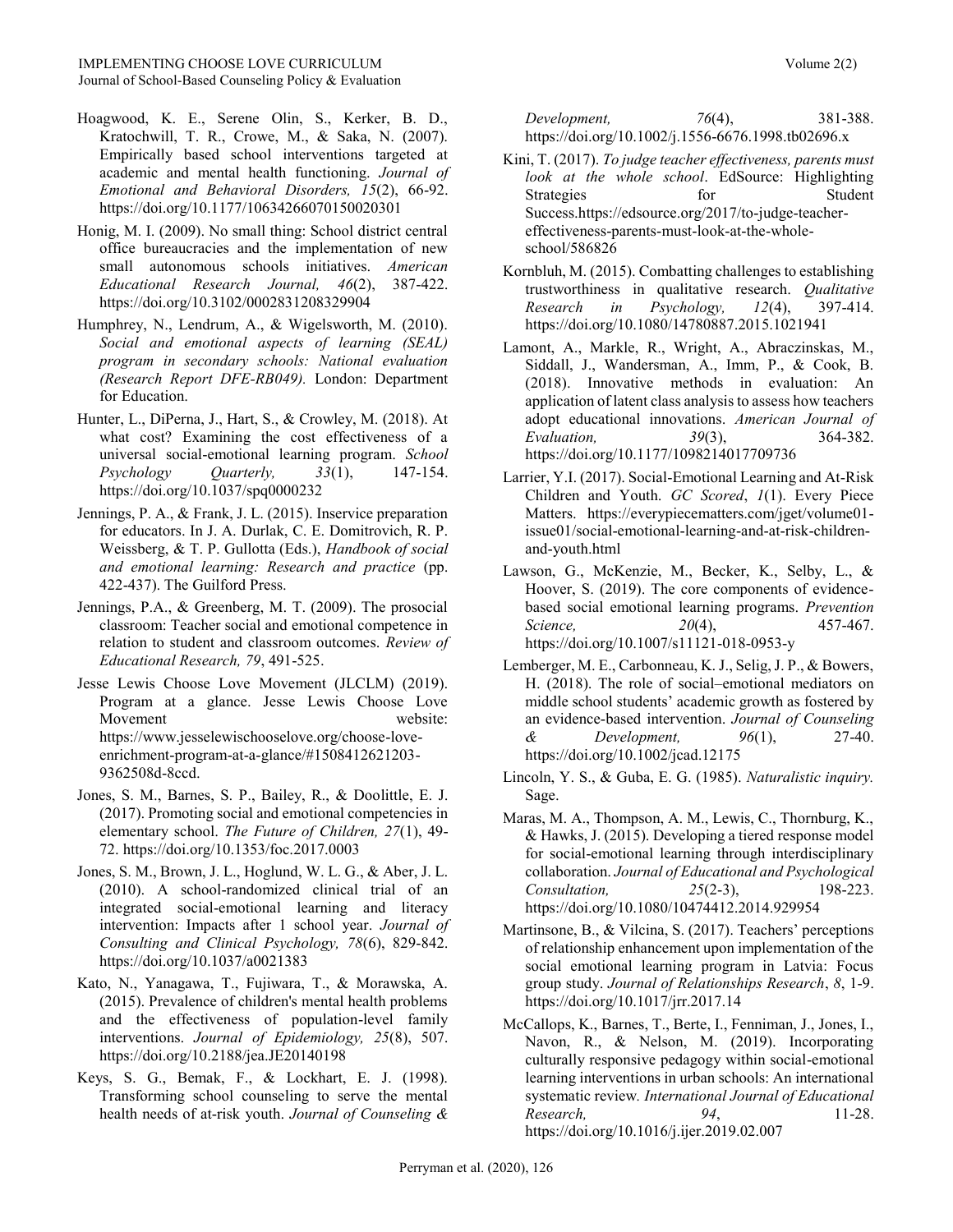- Moore, C.P., Ort, J. & Packer-Williams, C.L. (2020). A solution-focused approach to student reintegration into the traditional school setting after a disciplinary alternative school placement. *Journal of Child an Adolescent Counseling*. Advanced online publication. <https://doi.org/10.1080/23727810.2020.1719350>
- Moustakas, C. E. (1994). *Phenomenological research methods*. Sage.
- National Center for Educational Statistics. (2014). *Common core of data*. U.S. Department of Education, Office of Educational Research and Improvement/U.S. Government Printing Office.
- Nyre, J. E., Vernberg, E. M., & Roberts, M. C. (2003). Serving the most severe of serious emotionally disturbed students in school settings. In M. Weist, S. Evans, & N. Lever (Eds.), *Handbook of school mental health: Advancing practice and research* (pp. 203–222). Springer.
- O'Brien, E. R., & Curry, J. R. (2009). Systemic interventions with alternative school students: Engaging the omega children. *Journal of School Counseling, 7*(24), 1.
- Patton, M. Q. (2015*). Qualitative research & evaluation methods: Integrating theory and practice (4th ed.)*. Sage.
- Peterson, J. S. (2015). School counselors and gifted kids: Respecting both cognitive and affective. *Journal of Counseling & Development, 93*(2), 153-162. <https://doi.org/10.1002/j.1556-6676.2015.00191.x>
- Perzigian, A. (2018). Social competence in urban alternative schools. *Penn GSE Perspectives on Urban Education, 15*(1), 1-13.
- Raimundo, R., Marques-Pinto, A., & Lima, M. L. (2013). The effects of a social-emotional learning program on elementary school children: The role of pupils' characteristics. *Psychology in the Schools, 50*(2), 165- 180.<https://doi.org/10.1002/pits.21667>
- Ravitch, S. M., & Carl, N. M. (2016). *Qualitative research: Bridging the conceptual, theoretical, and methodological*. Sage.
- Richmond Behavioral Health Authority (RBHA) (2019). *Therapeutic Day Treatment Services*. Richmond Behavioral Health Authority. [http://rbha.org/services/mental-health-services/school](http://rbha.org/services/mental-health-services/school-based-programs-children/therapeutic-day-treatment-services)[based-programs-children/therapeutic-day-treatment](http://rbha.org/services/mental-health-services/school-based-programs-children/therapeutic-day-treatment-services)[services.](http://rbha.org/services/mental-health-services/school-based-programs-children/therapeutic-day-treatment-services)
- The School Counseling Improvement Act of 2019, 92<sup>nd</sup> State of Arkansas General Assembly (2019).
- Shenton, A. K. (2004). Strategies for ensuring trustworthiness in qualitative research projects. *Education for Information, 22*, 63-75.
- Singh, A., & Squires, J. (2014). ADHD in preschool: Approaches and teacher training. *Journal of the American Academy of Special Education Professionals*, Spr-Sum: 122-149.
- Slaten, C. D., Irby, D. J., Tate, K., & Rivera, R. (2015). Towards a critically conscious approach to social and emotional learning in urban alternative education: School staff members' perspectives. *Journal for Social Action in Counseling and Psychology, 7*(1), 41-62.
- Stevanovic, D., Urban, R., Atilola, O., Vostanis, P., Balhara, Y., Avicenna, M., Kandemir, H., Knez, R., Franic, T., & Petrov, P. (2015). Does the strengths and difficulties questionnaire - self report yield invariant measurements across different nations? Data from the international child mental health study group. *Epidemiology and Psychiatric Sciences, 24*(4), 323-334. <https://doi.org/10.1017/S2045796014000201>
- Stoiber, K. C. (2011). Translating knowledge of socialemotional learning and evidence-based practice into responsive school innovations. *Journal of Educational and Psychological Consultation, 21*(1), 46-55. <https://doi.org/10.1080/10474412.2011.549039>
- Szlyk, H. S. (2018). Fostering independence through an academic culture of social responsibility: a grounded theory for engaging at-risk students. *Learning Environ Res, 21*, 195–209. [https://doi.org/10.1007/s10984-017-](https://doi.org/10.1007/s10984-017-9245-x) [9245-x](https://doi.org/10.1007/s10984-017-9245-x)
- Taylor, R. D., Oberle, E., Durlak, J. A., & Weissberg, R. P. (2017). Promoting positive youth development through school-based social and emotional learning interventions: A meta-analysis of follow-up effects. *Child Development, 88*(4), 1156-1171. <https://doi.org/10.1111/cdev.12864>
- Tyre, A. D., Feuerborn, L. L., & Woods, L. (2018). Staff concerns in schools planning for and implementing school-wide positive behavior interventions and supports. *Contemporary School Psychology, 22*(1), 77- 89[. https://doi.org/10.1007/s40688-017-0130-5](https://doi.org/10.1007/s40688-017-0130-5)
- Van Huynh, S., Tran-Chi, V., & Nguyen, T. T. (2018). Vietnamese teachers' perceptions of social-emotional learning education in primary schools. *European Journal of Contemporary Education, 7*(4), 874. https://doi.org/10.13187/ejced.2018.4.874
- Van Velsor, P. (2009). School counselors as socialemotional learning consultants: Where do we begin? *Professional School Counseling, 13*(1), 50-58.
- Vostanis, P. (2015). The increasing benefits of international collaboration in child mental health research, policy, practice and training. *European Psychiatry, 30*, 1170- 1170[. https://doi.org/10.1016/S0924-9338\(15\)31990-8](https://doi.org/10.1016/S0924-9338(15)31990-8)
- Wanless, S. B., & Domitrovich, C. E. (2015). Readiness to implement school-based social-emotional learning interventions: Using research on factors related to implementation to maximize quality. *Prevention Science. 16*(8), 1037-1043. <https://doi.org/10.1007/s11121-015-0612-5>
- Whitney, D., & Peterson, M. (2019). US national and statelevel prevalence of mental health disorders and disparities of mental health care use in children. *Jama*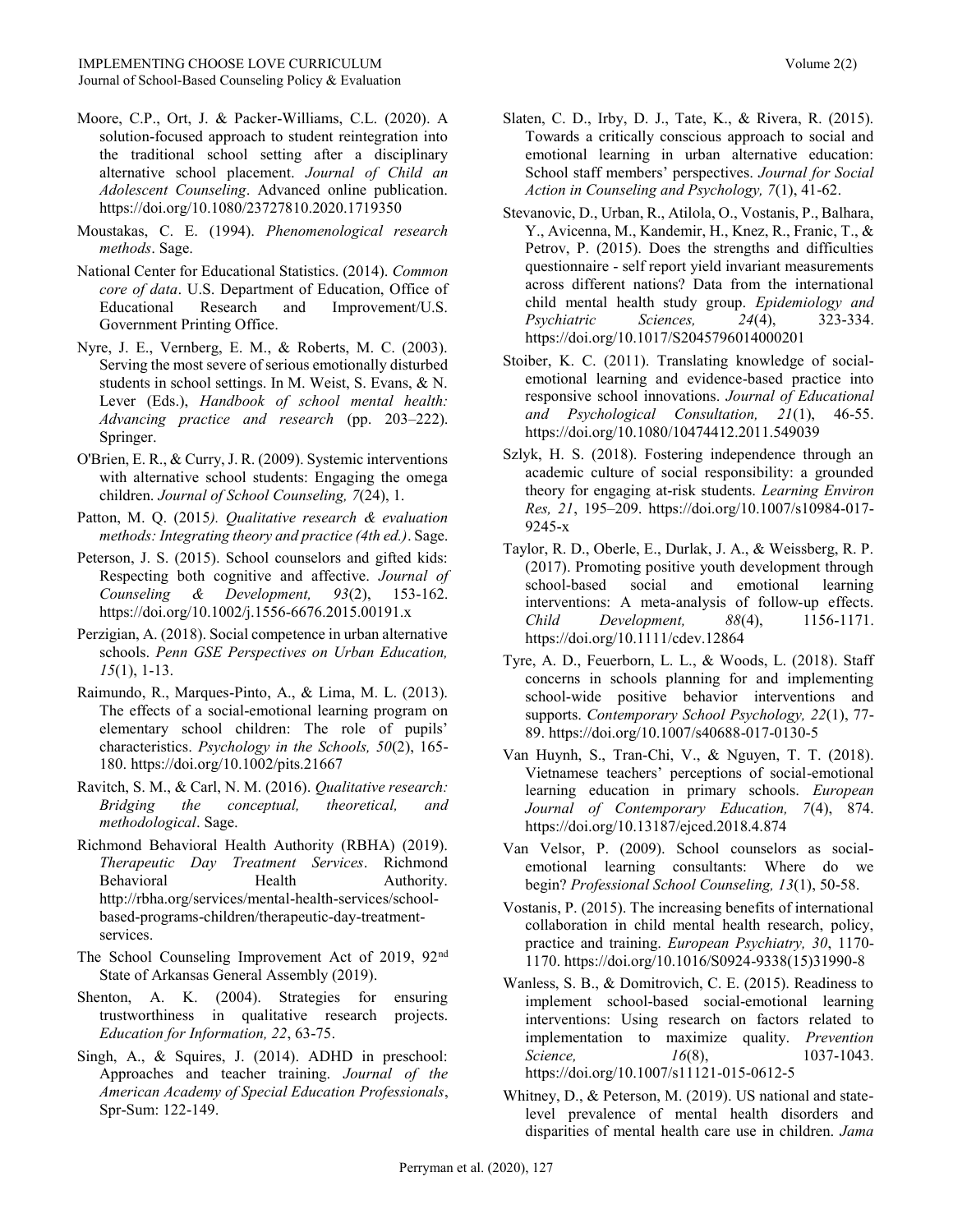- Wholey, J. S., Hatry, H. P., & Newcomer, K. E. (1994). *Handbook of practical program evaluation (1st ed.)*. Jossey-Bass.
- Wigelsworth, M., Lendrum, A., Oldfield, J., Scott, A., ten Bokkel, I., Tate, K., & Emery, C. (2016). The impact of trial stage, developer involvement and international transferability on universal social and emotional learning programme outcomes: A meta-analysis. *Cambridge Journal of Education, 46*(3), 347-376. <https://doi.org/10.1080/0305764X.2016.1195791>
- Wyatt, G. (2013). Group relational depth. In R. Knox, D. Murphy, S. Wiggins, & M. Cooper (Eds.), *Relational depth: New perspectives and developments*. (pp. 101– 113). Palgrave Macmillan.
- Yang, C., & Bear, G. G. (2018). Multilevel associations between school-wide social-emotional learning approach and student engagement across elementary, middle, and high schools. *School Psychology Review, 47*(1), 45. [https://doi.org/10.17105/SPR-2017-](https://doi.org/10.17105/SPR-2017-0081.V47-1) [0081.V47-1](https://doi.org/10.17105/SPR-2017-0081.V47-1)
- Zins, J. E., & Elias, M. J. (2007). Social and emotional learning: Promoting the development of all students. *Journal of Educational and Psychological Consultation, 17*, 233–255.
- Zinsser, K., Denham, S., Curby, T., & Shewark, E. (2015). "Practice what you preach": Teachers' perceptions of emotional competence and emotionally supportive classroom practices. *Early Education and Development, 26*(7), 899-919. <https://doi.org/10.1080/10409289.2015.1009320>
- Zulkey, C. (2017). Inside out: Can social emotional learning prevent bullying in Catholic middle schools? *U.S. Catholic, 82*(9), 26.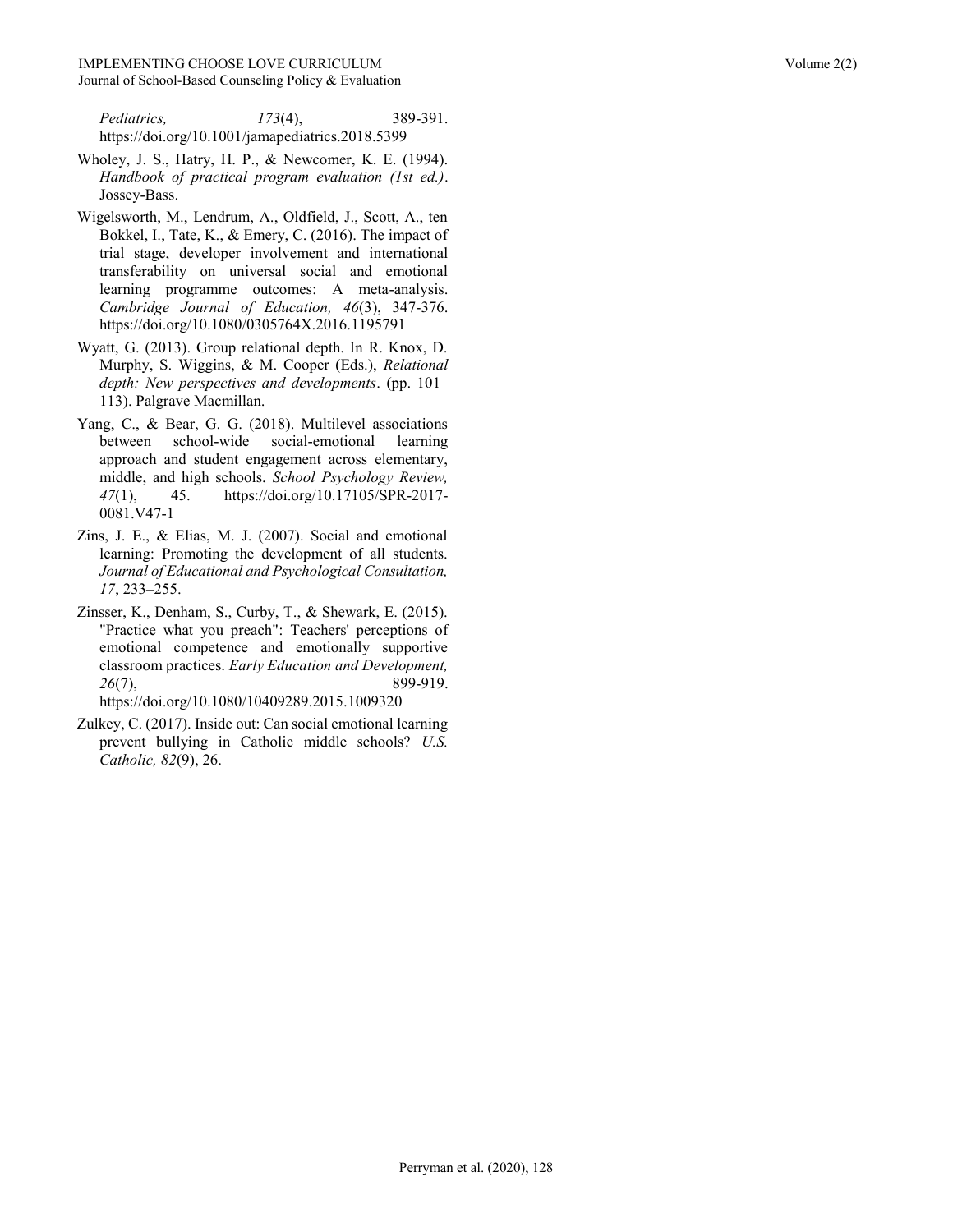### **Appendix A Open-Ended Written Response Questions**

- 1. I am a....
- 2. How would you describe your classroom climate?
- 3. What form of classroom management do you currently utilize?
- 4. What do you feel is working well in your classroom?<br>5. What would you like to change about your classroon
- What would you like to change about your classroom climate or management?
- 6. What benefits do you anticipate from incorporating the Choose Love curriculum into your classroom, if any?
- 7. What challenges may arise while incorporating the Choose Love curriculum in your classroom, if any?
- 8. Include any additional relevant thoughts or feelings about Choose Love and/or your classroom climate that you haven't yet covered.